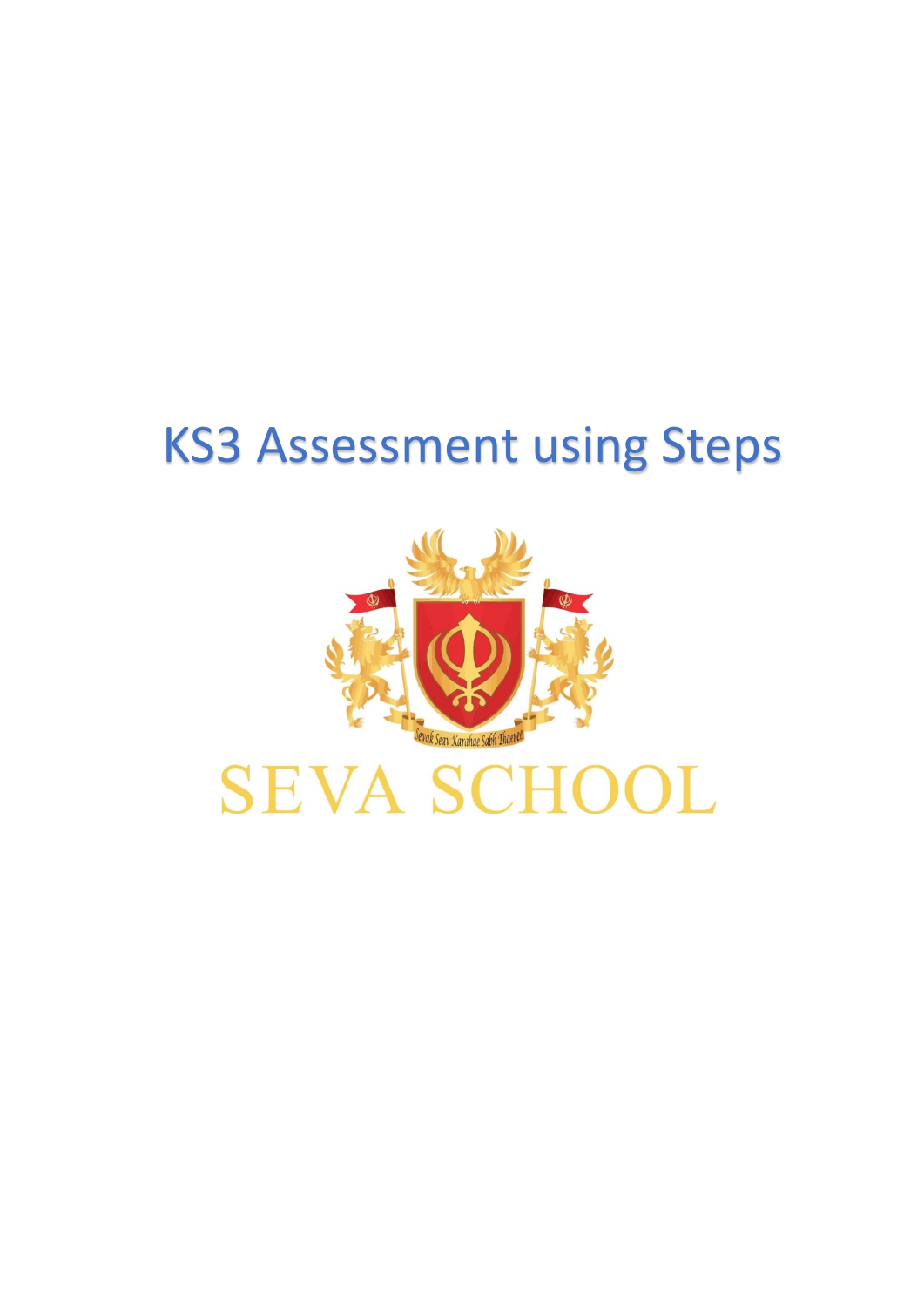## **An Introduction to our new KS3 Assessment Steps**

Our Steps assessment framework:

- Builds on the new KS2 National Curriculum
- Allows for progression through the new KS3 National Curriculum
- Prepares students for the new KS4 curriculum
- Is written in language that is easily understood by students, parents and teachers
- Supports pupils to understand how to improve and helps teachers to plan for and assess this improvement

We believe all pupils are capable of making great progress and use assessment to support our pupils to achieve. In our Steps framework, student attainment will be assessed against descriptors. The descriptors for each subject discipline are found in this booklet.

Each 'Step' describes the skills, knowledge and understanding within the KS3 curriculum that students must master by the end of KS3, in order to be on track for a given GCSE grade by the end of Year 11. For example, if a student achieves Step 5 in Mathematics by the end of KS3, then the expectation is for a good pass, that is a GCSE grade 5, at the end of KS4.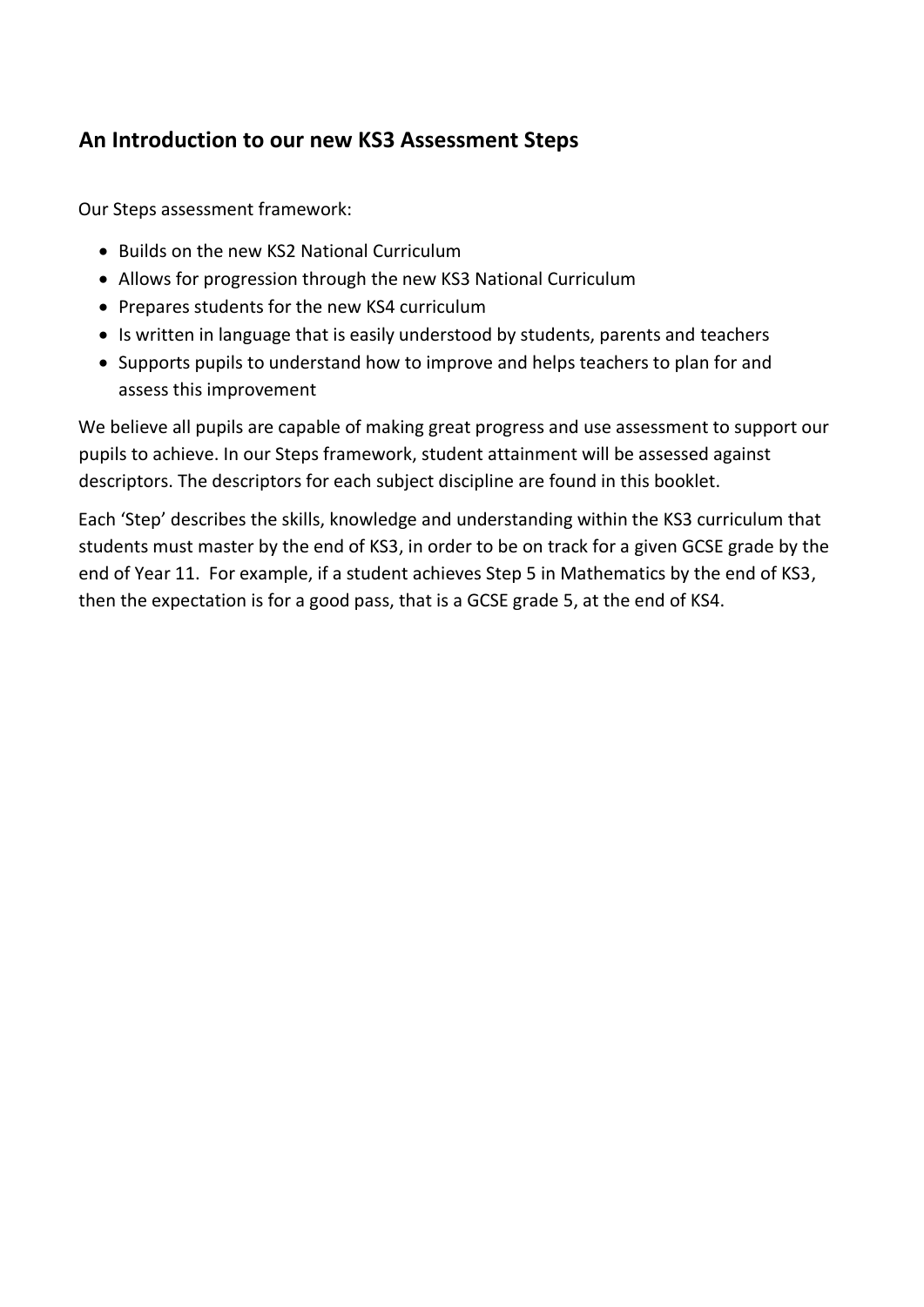## **KS3 Assessment Steps**

## **Table of Contents**

| <b>Subject</b>           | Page           |
|--------------------------|----------------|
| Art                      | $\mathbf 1$    |
| Computing                | $\overline{2}$ |
| English                  | 5              |
| Geography                | 6              |
| History                  | 8              |
| Maths                    | 9              |
| Modern Foreign Languages | 12             |
| <b>Religious Studies</b> | 13             |
| Science                  | 14             |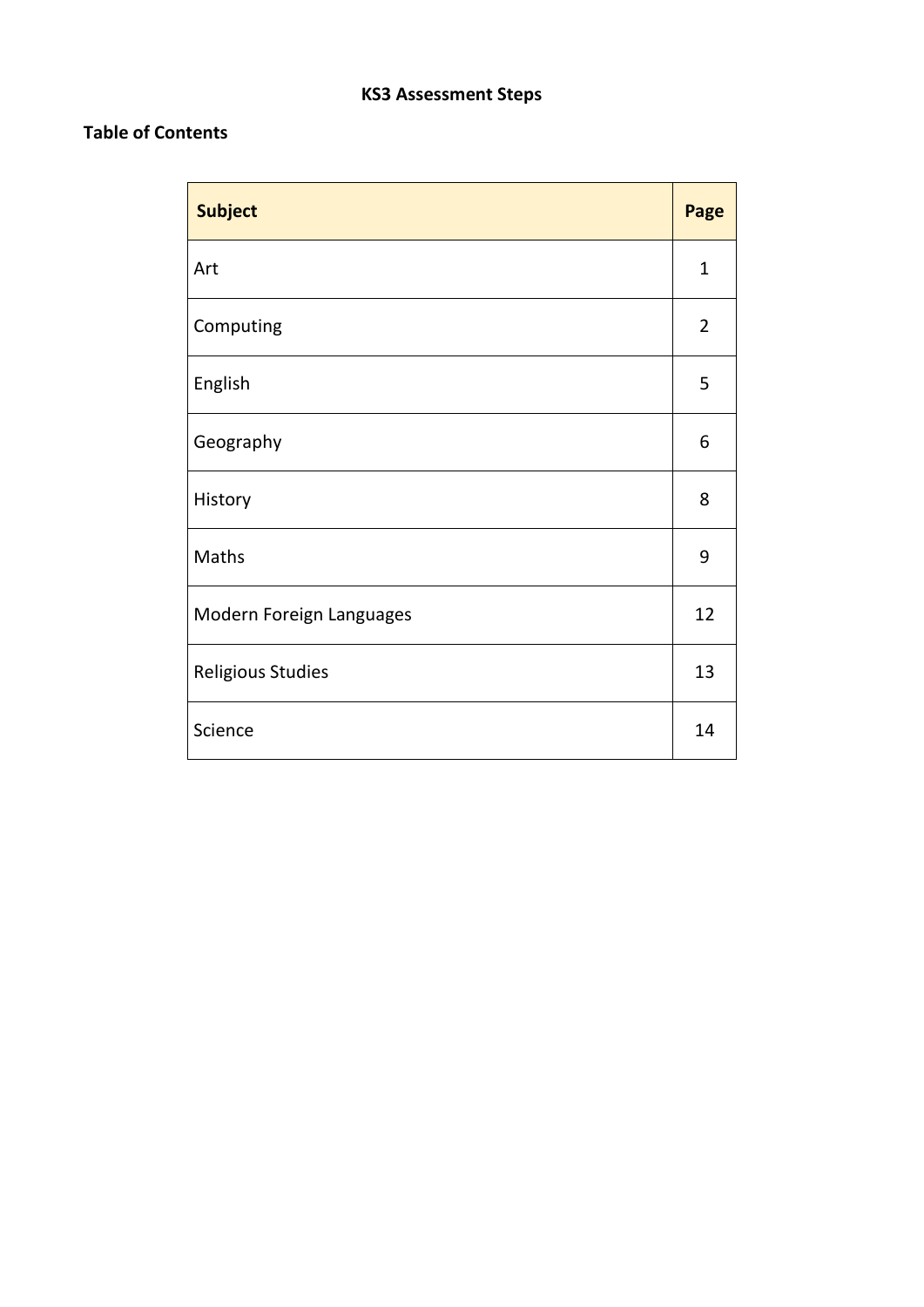|                  | <b>KS3 Assessment Steps - Art</b>                                                                                                                                                                                                                                                                                                                                                                                                                        |                                                                                                                                                                                                                                                                                                                                                                                                        |  |  |  |
|------------------|----------------------------------------------------------------------------------------------------------------------------------------------------------------------------------------------------------------------------------------------------------------------------------------------------------------------------------------------------------------------------------------------------------------------------------------------------------|--------------------------------------------------------------------------------------------------------------------------------------------------------------------------------------------------------------------------------------------------------------------------------------------------------------------------------------------------------------------------------------------------------|--|--|--|
|                  | <b>Skills</b>                                                                                                                                                                                                                                                                                                                                                                                                                                            | Understanding                                                                                                                                                                                                                                                                                                                                                                                          |  |  |  |
| Step<br>9        | Highly developed ability to independently use all formal elements<br>П<br>eg:<br>2D (and some 3D*) skills are highly refined and consistent<br>$\Box$<br>Explores a broad range of ideas independently demonstrating an<br>exceptionally high level of creativity and imagination<br>П<br>Able to skilfully experiment and discriminate purposefully with a<br>range of media<br>$\Box$<br>Clear evidence of taking creative risks                       | Able to independently analyse artists' work using sophisticated subject<br>specialist vocabulary, demonstrating cultural understanding<br>Highly developed ability to evaluate own and others work using<br>sophisticated subject specialist vocabulary<br>Can produce a meaningful and skilful personal response when realising<br>intentions with clear visual and written links to development work |  |  |  |
| Step<br>8        | Highly developed ability to independently use all formal elements<br>$\Box$<br>eg:<br>2D (and some 3D*) skills are refined and consistent<br>$\Box$<br>Explores a broad range of ideas independently demonstrating a<br>high level of creativity and imagination<br>$\Box$<br>Able to experiment and discriminate purposefully with a range of<br>media demonstrating a high-level quality and accuracy<br>$\Box$<br>Have started to take creative risks | Able to analyse artists' work using appropriate detailed subject specialist<br>vocabulary, demonstrating cultural understanding<br>Ability to evaluate own and others work using appropriate subject specialist<br>$\bullet$<br>vocabulary and is communicated with fluency and accuracy<br>Can produce a skilful personal response with clear visual and written links<br>to development work         |  |  |  |
| Step             | Confident and consistent ability to use all formal elements to a<br>$\Box$<br>high standard eg: 2D (and some 3D*) skills<br>Explores a broad range of ideas demonstrating a high level of<br>$\Box$<br>creativity and imagination<br>Able to experiment purposefully with a wide range of media<br>П<br>demonstrating quality and accuracy                                                                                                               | Able to analyse artists' work using appropriate detailed subject specialist<br>vocabulary<br>Ability to evaluate own and others work using appropriate subject specialist<br>$\bullet$<br>vocabulary and is communicated with fluency and accuracy<br>Can produce a personal response with clear visual and written links to<br>$\bullet$<br>development work                                          |  |  |  |
| Step<br>6        | Competent and consistent ability to use all formal elements eg: 2D<br>$\Box$<br>skills<br>Explores a range of ideas demonstrating a good level of creativity<br>п<br>and imagination<br>Able to experiment purposefully, demonstrating accuracy across<br>П.<br>media                                                                                                                                                                                    | Able to analyse artists' work using appropriate subject specialist vocabulary<br>Ability to evaluate own and others work using appropriate subject specialist<br>vocabulary<br>Can produce a personal response with clear visual and written links to<br>development work                                                                                                                              |  |  |  |
| Step<br>5        | Competent and consistent ability to use most formal elements eg:<br>2D skills<br>Explores a range of ideas demonstrating a good level of creativity<br>П<br>and imagination<br>Able to experiment purposefully with an (increasing*) range of<br>П<br>media                                                                                                                                                                                              | Able to analyse artists' work using some subject specialist vocabulary<br>Ability to evaluate own and others work using some subject specialist<br>vocabulary<br>Can produce a personal response with clear links to development work<br>$\bullet$                                                                                                                                                     |  |  |  |
| Step<br>4        | Competent ability to use most formal elements eg: 2D skills<br>$\Box$<br>Explores a range of ideas demonstrating some level of creativity<br>П<br>and imagination<br>Able to experiment with an (increasing *) range of media                                                                                                                                                                                                                            | Able to explain artists' work using basic subject specialist vocabulary<br>$\bullet$<br>Ability to evaluate own and others work using basic subject specialist<br>vocabulary<br>Can produce a personal response with some links to development work                                                                                                                                                    |  |  |  |
| Step<br>3        | Some ability to use the formal elements eg: 2D skills<br>$\Box$<br>With support can explore a range of ideas demonstrating a<br>П<br>limited level of creativity and imagination<br>Able to experiment with a limited range of media<br>$\Box$<br>Development work is inconsistent in ideas and/or quality<br>П                                                                                                                                          | Able to describe artists' work using basic key words<br>$\bullet$<br>With support can evaluate own and others work using basic subject<br>specialist vocabulary<br>Can produce a personal response with limited links to development work<br>$\bullet$                                                                                                                                                 |  |  |  |
| Step<br><u>2</u> | Limited ability to use the formal elements eg: produce a basic line<br>$\Box$<br>drawing and use basic flat colour<br>With support can explore some ideas demonstrating a limited<br>П<br>level of skill<br>With support, able to use a limited range of media<br>п                                                                                                                                                                                      | Able to identify elements of artists' work<br>$\bullet$<br>With support can state a strength and weakness in their own and<br>$\bullet$<br>others work<br>Limited ability to produce a response                                                                                                                                                                                                        |  |  |  |
| <b>Step</b><br>1 | Minimal ability to use the formal elements eg: produce a basic line<br>$\Box$<br>drawing and use basic flat colour<br>With support can explore some ideas demonstrating a minimal level<br>□<br>of skill<br>Able to use a minimal range of media<br>Π.                                                                                                                                                                                                   | Able to identify basic elements of artists' work<br>$\bullet$<br>With support can state a strength and weakness in their own work<br>Minimal ability to produce a response                                                                                                                                                                                                                             |  |  |  |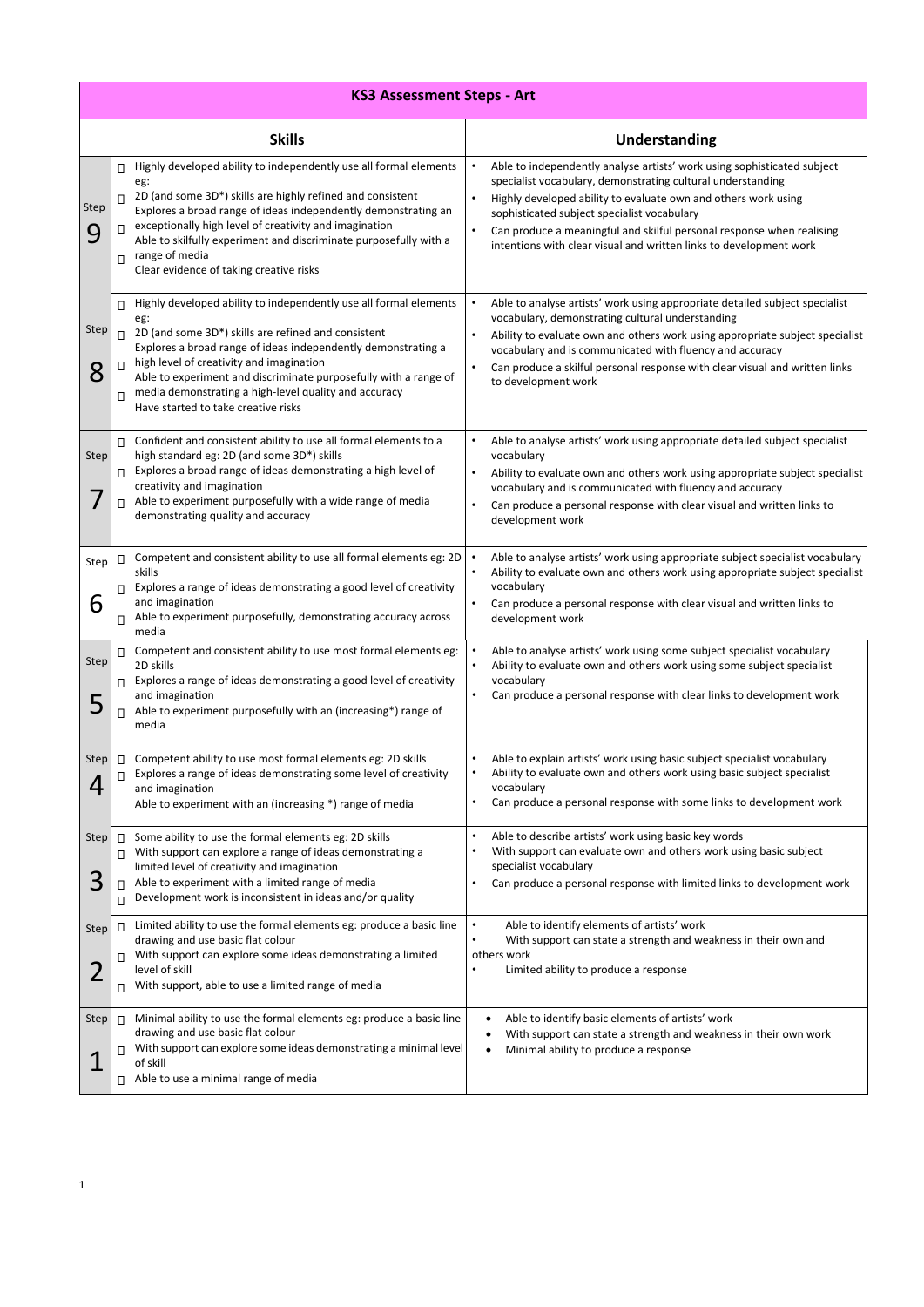|   |                                                                                                   | <b>KS3 Assessment Steps - Computing</b>                                                                                                                                                                                                                                                                                                                                                                                                                                                                                                                                                                                                                                                                                                                                                                                                                                                                                                                                                                                                                                                                                                                                                                                                                                                                                            |
|---|---------------------------------------------------------------------------------------------------|------------------------------------------------------------------------------------------------------------------------------------------------------------------------------------------------------------------------------------------------------------------------------------------------------------------------------------------------------------------------------------------------------------------------------------------------------------------------------------------------------------------------------------------------------------------------------------------------------------------------------------------------------------------------------------------------------------------------------------------------------------------------------------------------------------------------------------------------------------------------------------------------------------------------------------------------------------------------------------------------------------------------------------------------------------------------------------------------------------------------------------------------------------------------------------------------------------------------------------------------------------------------------------------------------------------------------------|
| 9 | <b>Computer</b><br><b>Science</b>                                                                 | Algorithms:<br>• The choice of an algorithm should be influenced by the data structure and data values that need to be manipulated<br>• Understand standard searching algorithms - binary search, linear search<br>• Understand standard sorting algorithms - bubble sort, merge sort, insertion sort<br><b>Visual Programming / Textual Programming:</b><br>• Manipulation of logical expressions, eg: truth tables and Boolean valued variables. Two-dimensional arrays (and higher)<br>• Procedures that call procedures, to multiple levels. (Building one abstraction on top of another)<br>• Programs that read and write persistent data in files<br><b>Abstractions:</b><br>• Develop and apply analytic, problem-solving, design, and computational thinking skills – abstraction, decomposition, algorithmic<br>thinking<br><b>Binary &amp; Data Representation:</b><br>• Understand how numbers can be represented in binary and be able to carry out simple operations on binary numbers, eg: binary<br>addition, conversion between binary and decimal, binary shift<br><b>Hardware &amp; Networks</b><br>• Understand the components that make up digital systems, how they communicate with one another and with other systems<br>• Compare wired and wireless networks<br>Explain network topologies and protocols |
| 8 | <b>Computer</b><br><b>Science</b><br><b>Information</b><br><b>Technology</b><br>(IT Applications) | Algorithms:<br>• Know how to interpret, validate, test, correct or complete algorithms<br><b>Visual Programming / Textual Programming:</b><br>• Documenting programs helps explain how they work<br><b>Abstractions:</b><br>• Design, use and evaluate computational abstractions that model the state and behaviour of real-world problems and physical systems<br><b>Data Handling:</b><br>Evaluate the effectiveness of a model<br>Analyse ethical, legal, cultural and environmental concerns<br>$\bullet$<br>Be discerning in evaluating digital content<br>$\bullet$                                                                                                                                                                                                                                                                                                                                                                                                                                                                                                                                                                                                                                                                                                                                                         |
|   | <b>Digital Literacy</b><br>(Online Safety)                                                        | • Explain how various computer laws influence the behaviour of individuals, organisations and society.<br>Explain the moral/social effect of ICT in society.                                                                                                                                                                                                                                                                                                                                                                                                                                                                                                                                                                                                                                                                                                                                                                                                                                                                                                                                                                                                                                                                                                                                                                       |
|   | <b>Computer Science</b>                                                                           | <b>Algorithms:</b><br>• Use logical reasoning to compare the utility of alternative algorithms for the same problem<br><b>Visual Programming / Textual Programming:</b><br>• Create, test and evaluate programs against user requirements<br><b>Abstractions:</b><br>• Use computational abstractions<br><b>Hardware &amp; Networks:</b><br>• Understand how computer networks can provide multiple services, eg: email, instant messaging                                                                                                                                                                                                                                                                                                                                                                                                                                                                                                                                                                                                                                                                                                                                                                                                                                                                                         |
|   | Information<br><b>Technology</b><br>(IT Applications)                                             | Analyse the impact of digital technology to the individual and to wider society<br>Provide detailed evaluation of digital content                                                                                                                                                                                                                                                                                                                                                                                                                                                                                                                                                                                                                                                                                                                                                                                                                                                                                                                                                                                                                                                                                                                                                                                                  |

| <b>Digital Literacy</b> | Explain the computer misuse act                                                    |
|-------------------------|------------------------------------------------------------------------------------|
| <b>(Online Safety)</b>  |                                                                                    |
|                         |                                                                                    |
|                         |                                                                                    |
|                         |                                                                                    |
| <b>Computer Science</b> | Algorithms:                                                                        |
|                         | Understand several key algorithms that reflect computational thinking<br>$\bullet$ |
|                         |                                                                                    |
|                         | Visual Programming / Textual Programming:                                          |
|                         | Design and develop more complex modular programs that use procedures or functions  |
|                         | Solve problems by decomposing them into smaller parts in a language                |
|                         | Make appropriate use of complex data structures, eg: arrays                        |
|                         |                                                                                    |
|                         | <b>Binary &amp; Data Representation:</b>                                           |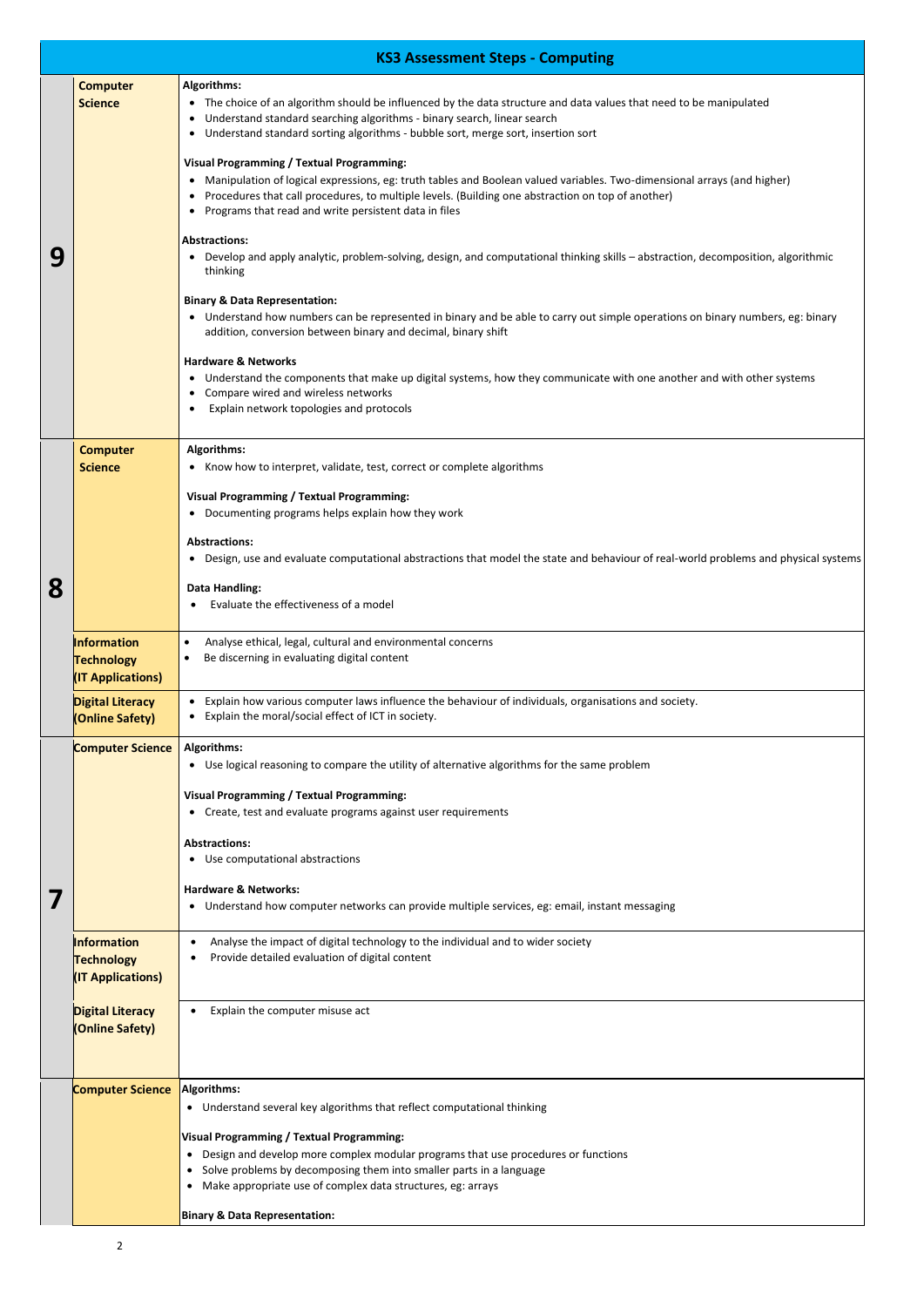|                                                                                                               |                                     | • Understand how text, images and sound can be represented digitally in the form of binary numbers, eg: 2 bit image             |  |  |
|---------------------------------------------------------------------------------------------------------------|-------------------------------------|---------------------------------------------------------------------------------------------------------------------------------|--|--|
| 6                                                                                                             |                                     |                                                                                                                                 |  |  |
|                                                                                                               |                                     | Data Handling:                                                                                                                  |  |  |
|                                                                                                               |                                     | • Model a complex real-world system with feedback                                                                               |  |  |
|                                                                                                               |                                     | Explain how protocols & connection components work together<br>$\bullet$                                                        |  |  |
|                                                                                                               |                                     |                                                                                                                                 |  |  |
|                                                                                                               |                                     |                                                                                                                                 |  |  |
|                                                                                                               | Information                         | Can explain the moral/social effect of ICT in the community<br>$\bullet$                                                        |  |  |
|                                                                                                               | <b>Technology</b>                   |                                                                                                                                 |  |  |
| (IT Applications)                                                                                             |                                     |                                                                                                                                 |  |  |
|                                                                                                               |                                     |                                                                                                                                 |  |  |
| • Undertake creative projects that include collecting and analysing data and meeting the needs of known users |                                     |                                                                                                                                 |  |  |
|                                                                                                               | <b>Digital Literacy</b>             |                                                                                                                                 |  |  |
|                                                                                                               | (Online Safety)                     | • Understand that digital technology affects wider society                                                                      |  |  |
|                                                                                                               |                                     | • Provide simple evaluation of digital content                                                                                  |  |  |
|                                                                                                               |                                     |                                                                                                                                 |  |  |
|                                                                                                               | <b>Computer Science</b>             | Algorithms:                                                                                                                     |  |  |
|                                                                                                               |                                     | • Understand that algorithms may be decomposed into component parts (procedures), each of which itself contains an algorithm    |  |  |
|                                                                                                               |                                     | • Use logical reasoning to explain how some simple algorithms work                                                              |  |  |
|                                                                                                               |                                     | • Use logical reasoning to detect and correct errors in algorithms                                                              |  |  |
|                                                                                                               |                                     |                                                                                                                                 |  |  |
|                                                                                                               |                                     | Design, write and debug programs that accomplish specific goals, including controlling or simulating physical systems           |  |  |
|                                                                                                               |                                     | • Know how to produce algorithms using pseudocode                                                                               |  |  |
|                                                                                                               |                                     |                                                                                                                                 |  |  |
|                                                                                                               |                                     | <b>Visual Programming / Textual Programming:</b>                                                                                |  |  |
|                                                                                                               |                                     | • Use input and output, selection, variables and data types                                                                     |  |  |
|                                                                                                               |                                     | • Debug programs that accomplish specific goals                                                                                 |  |  |
|                                                                                                               |                                     | • Use SQL to retrieve data from a table in a relational database                                                                |  |  |
|                                                                                                               |                                     |                                                                                                                                 |  |  |
|                                                                                                               |                                     | <b>Boolean:</b>                                                                                                                 |  |  |
|                                                                                                               |                                     | • Use logic gates to construct logic circuits, and associate these with logical operators and expressions                       |  |  |
|                                                                                                               |                                     |                                                                                                                                 |  |  |
| 5                                                                                                             |                                     | Hardware & Networks:                                                                                                            |  |  |
|                                                                                                               |                                     | • Understand computer networks including the Internet, ie: data transfer                                                        |  |  |
|                                                                                                               |                                     |                                                                                                                                 |  |  |
|                                                                                                               |                                     | <b>Data Handling:</b>                                                                                                           |  |  |
|                                                                                                               |                                     | • Model a simple real-world system with inputs and outputs                                                                      |  |  |
|                                                                                                               |                                     | • Compare wired to wireless connections and list examples of specific technologies currently used to implement both connections |  |  |
|                                                                                                               |                                     |                                                                                                                                 |  |  |
|                                                                                                               |                                     |                                                                                                                                 |  |  |
|                                                                                                               | Information                         | • Analyse data and information                                                                                                  |  |  |
|                                                                                                               | <b>Technology</b>                   | Select and combine a variety of software to accomplish given goals<br>$\bullet$                                                 |  |  |
|                                                                                                               | (IT Applications)                   | • Create, re-use, revise and re-purpose digital artefacts for a given audience                                                  |  |  |
|                                                                                                               |                                     | • Demonstrate an understanding of licensing issues involving online content by applying appropriate Creative Commons licences   |  |  |
|                                                                                                               |                                     |                                                                                                                                 |  |  |
|                                                                                                               | <b>Digital Literacy</b>             | • Protect online identity and privacy                                                                                           |  |  |
|                                                                                                               | (Online Safety)                     | Use search technologies effectively                                                                                             |  |  |
|                                                                                                               |                                     |                                                                                                                                 |  |  |
|                                                                                                               |                                     |                                                                                                                                 |  |  |
|                                                                                                               | <b>Computer Science Algorithms:</b> |                                                                                                                                 |  |  |
|                                                                                                               |                                     | • Understand that algorithms are implemented as programs on digital devices                                                     |  |  |
|                                                                                                               |                                     | • Write algorithms with care and precision to avoid errors and ambiguity (flowcharts)                                           |  |  |
|                                                                                                               |                                     |                                                                                                                                 |  |  |
|                                                                                                               |                                     | • Recognise that different processes have different levels of efficiency                                                        |  |  |
|                                                                                                               |                                     |                                                                                                                                 |  |  |
|                                                                                                               |                                     | <b>Visual Programming / Textual Programming:</b>                                                                                |  |  |
|                                                                                                               |                                     | • Design and create simple programs that accomplish specific goals                                                              |  |  |
|                                                                                                               |                                     | Make appropriate use of basic data structures, eg: lists, tables<br>$\bullet$                                                   |  |  |
|                                                                                                               |                                     | • Use various forms of input and output in a language                                                                           |  |  |
|                                                                                                               |                                     | Design and apply programming constructs to solve a problem<br>$\bullet$                                                         |  |  |
|                                                                                                               |                                     | • Debug simple programs in a language                                                                                           |  |  |
|                                                                                                               |                                     |                                                                                                                                 |  |  |
| 4                                                                                                             |                                     | <b>Web Development</b>                                                                                                          |  |  |
|                                                                                                               |                                     | Explain what CSS is & how it is used to style static web pages                                                                  |  |  |

#### **Boolean:**

• Understand simple Boolean logic (eg: AND, OR and NOT) and some of its uses in circuits and programming

#### **Binary & Data Representation:**

• Know how numbers can be represented in binary and how this applies to computer circuitry

#### **Hardware & Networks:**

- Understand computer networks including the Internet
- Understand how computer systems communicate with other systems
- Describe how hardware components used in computing systems work together in order to execute programs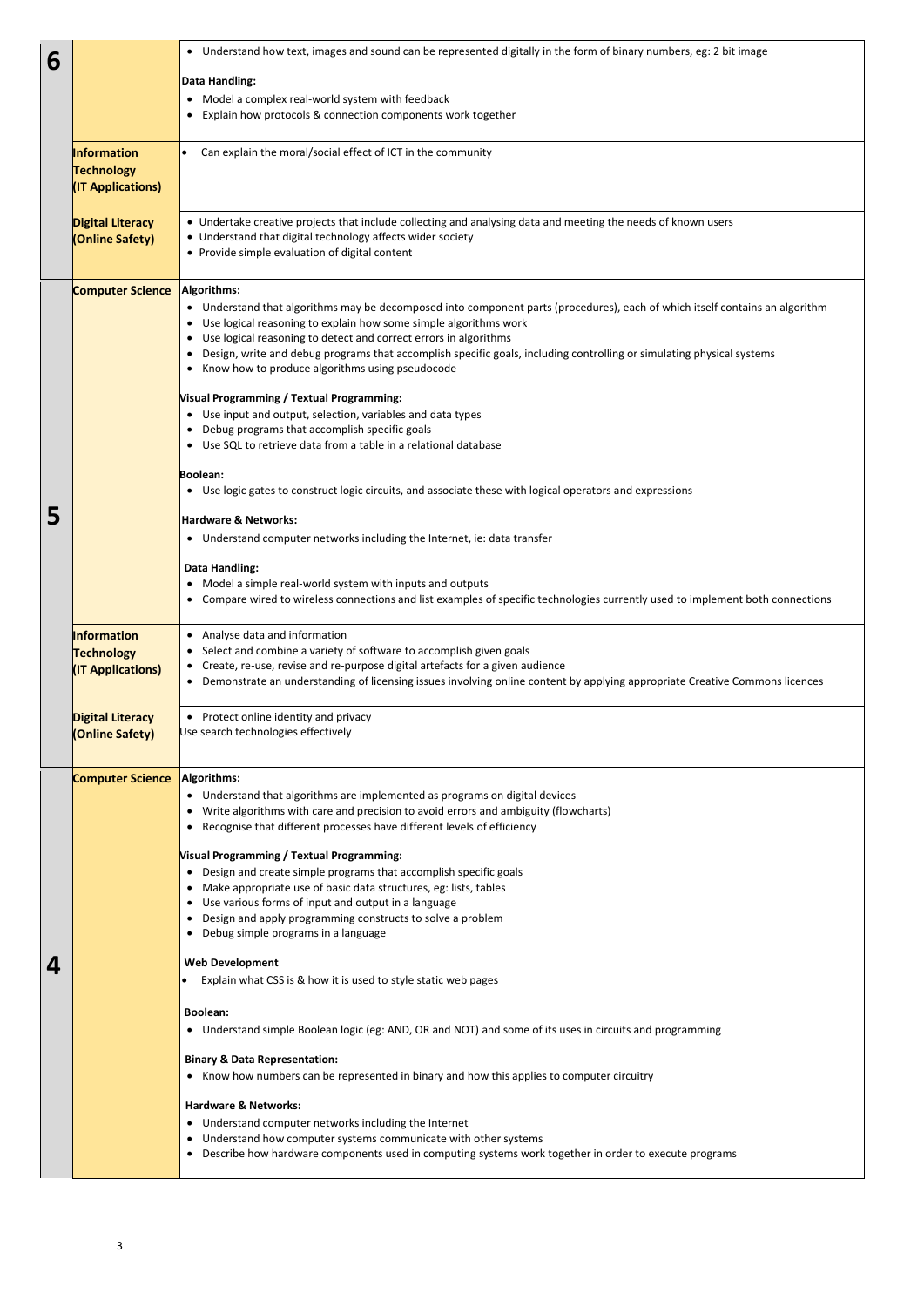|   | <b>Information</b><br><b>Technology</b><br>(IT Applications) | • Collect appropriate data<br>• Choose appropriate layout of text, shapes and other media in documents or presentations.<br>• Use functions to analyse data in a spreadsheet & automatically create charts from data<br>• Solve a problem by implementing steps of the investigative cycle on a data set<br>• Consider the trustworthiness, design and usability when designing a digital artefact                                                                                                                                                                                                                                                                                                                                                                                                                                                                                                                                                                                                                                                                                                                               |
|---|--------------------------------------------------------------|----------------------------------------------------------------------------------------------------------------------------------------------------------------------------------------------------------------------------------------------------------------------------------------------------------------------------------------------------------------------------------------------------------------------------------------------------------------------------------------------------------------------------------------------------------------------------------------------------------------------------------------------------------------------------------------------------------------------------------------------------------------------------------------------------------------------------------------------------------------------------------------------------------------------------------------------------------------------------------------------------------------------------------------------------------------------------------------------------------------------------------|
|   | <b>Digital Literacy</b><br>(Online Safety)                   | • Recognise inappropriate content, contact and conduct and know a range of ways to report concerns<br>Can highlight risks of data loss and measures to prevent it<br>Can suggest a range of precautions against cyberbullying<br>Understand how changes in technology affect safety<br>٠<br>Can explain viruses/worms                                                                                                                                                                                                                                                                                                                                                                                                                                                                                                                                                                                                                                                                                                                                                                                                            |
| 3 | <b>Computer Science Algorithms:</b>                          | Understand that algorithms are a sequence of precise steps to solve a given problem/achieve goals<br>$\bullet$<br>Understand that programs execute by following clear, precise instructions<br>Explain that algorithms can include selection (if) and repetition (loops)<br>Develop algorithms according to a plan and test them<br>Correct algorithms if they fail tests<br>Solve problems by decomposing them into smaller parts<br>Use sequence, selection, and repetition in programs<br><b>Visual Programming / Textual Programming:</b><br>Identify inputs and outputs in a visual/textual language (Scratch)<br>Define a variable as a name that refers to data being stored by the computer<br>Decompose a larger problem into smaller subproblems<br>Apply appropriate construct to solve a problem<br><b>Web Development</b><br>Describe what HTML is & how it is used to structure static web pages<br><b>Binary &amp; Data Representation:</b><br>• Know how numbers can be represented in binary<br><b>Hardware &amp; Networks:</b><br>Know the hardware and software components that make up computer systems<br>٠ |
|   | <b>Information</b><br><b>Technology</b><br>(IT Applications) | Understand the opportunities networks offer for communication and collaboration<br>$\bullet$<br>Use software to accomplish given goals<br>Use basic formulas with cell references to perform calculations in a spreadsheet<br>$\bullet$<br>Define the terms 'correlation' and 'outliers' in relation to data trends<br>$\bullet$                                                                                                                                                                                                                                                                                                                                                                                                                                                                                                                                                                                                                                                                                                                                                                                                 |
|   | <b>Digital Literacy</b><br>(Online Safety)                   | Understand a range of ways to use technology securely, eg: password strength, document protection<br>$\bullet$<br>• Analyse how search engines select and rank results when searches are made<br>• Explain copyright law                                                                                                                                                                                                                                                                                                                                                                                                                                                                                                                                                                                                                                                                                                                                                                                                                                                                                                         |
|   | <b>Computer Science</b>                                      | Understand algorithms can be represented symbolically (flowcharts)<br>Understand that algorithms can be represented in a clearly defined language<br>٠<br>Use sequence and selection in programs<br>Work with various forms of input and output<br>Understand that steps can be repeated<br>Explain the difference between a general-purpose computing system and a purpose-built device (Embedded system)                                                                                                                                                                                                                                                                                                                                                                                                                                                                                                                                                                                                                                                                                                                       |
| 2 | Information<br><b>Technology</b><br>(IT Applications)        | Create folders and organise files on the network<br>$\bullet$<br>Collect data<br>Identify features of several software applications<br>Create appropriate charts in a spreadsheet<br>٠<br>Explain how visualising data can help identify patterns and trends<br>٠                                                                                                                                                                                                                                                                                                                                                                                                                                                                                                                                                                                                                                                                                                                                                                                                                                                                |
|   | <b>Digital Literacy</b>                                      | Recognise acceptable/unacceptable online behaviour                                                                                                                                                                                                                                                                                                                                                                                                                                                                                                                                                                                                                                                                                                                                                                                                                                                                                                                                                                                                                                                                               |

| <b>(Online Safety)</b>                                              | Use simple search technology<br>$\bullet$<br>Can describe what copyright means<br>٠                                                                                                                                                                                                                                                                                                                                              |
|---------------------------------------------------------------------|----------------------------------------------------------------------------------------------------------------------------------------------------------------------------------------------------------------------------------------------------------------------------------------------------------------------------------------------------------------------------------------------------------------------------------|
| <b>Computer Science</b>                                             | Understand that a sequence is a set of steps<br>Understand computers need specific instructions<br>$\bullet$<br>Know how to create a sequence of steps to do something<br>Describe everyday activities that can be followed by humans and by computers<br>٠<br>Explain that computers need more precise instructions than humans do<br>Define decomposition as breaking a problem down into smaller, more manageable subproblems |
| <b>Information</b><br><b>Technology</b><br><b>(IT Applications)</b> | Recognise common uses of information technology beyond school, eg: digital devices, websites<br>Load and save files on the network<br>Identify columns, rows, cells, and cell references in a spreadsheet<br>Explain the difference between data and information                                                                                                                                                                 |
| 4                                                                   |                                                                                                                                                                                                                                                                                                                                                                                                                                  |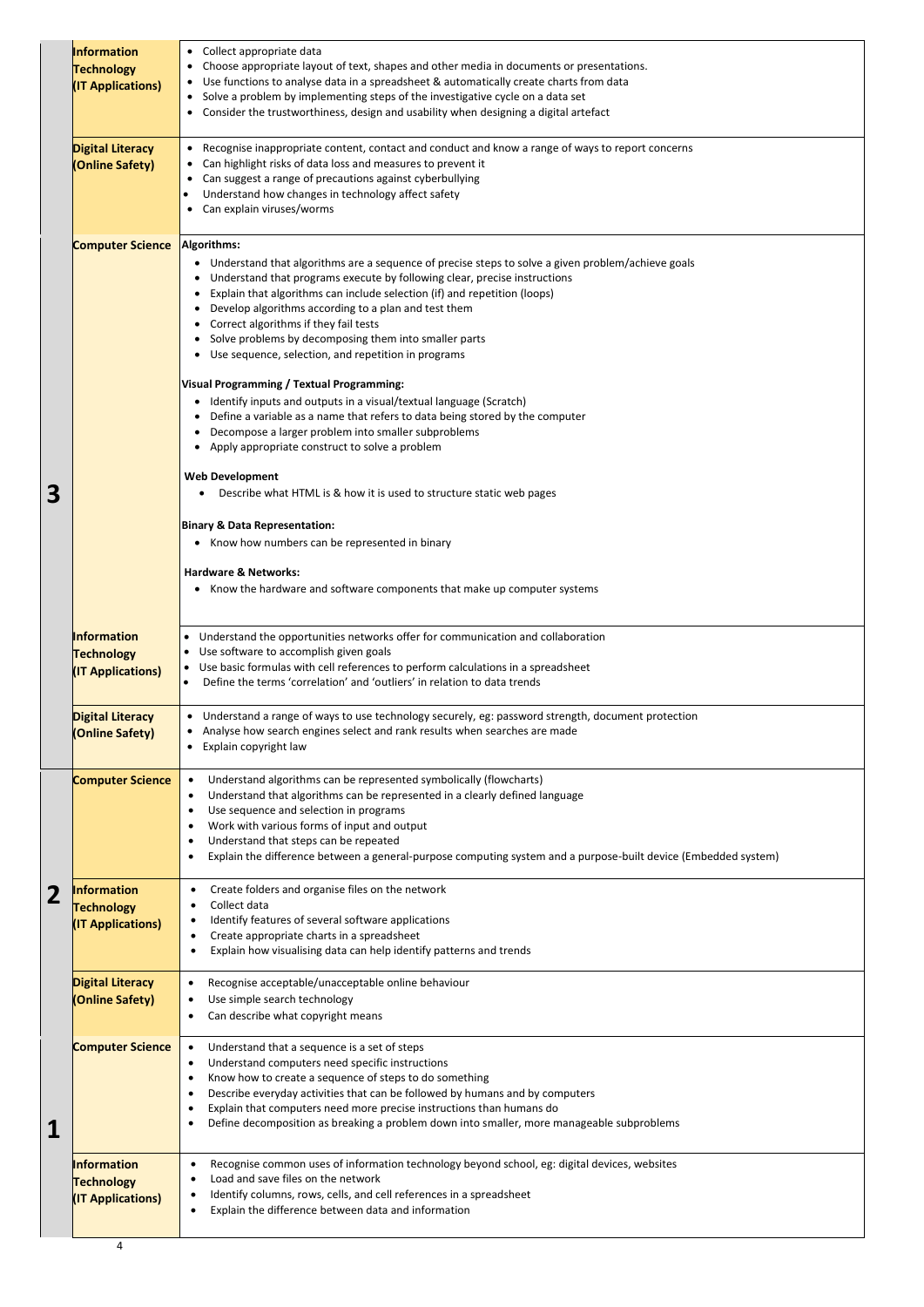| Use technology safely, respectfully and responsibly<br><b>Digital Literacy</b><br><b>(Online Safety)</b><br>support | Understand the basic security measures, eg: not sharing passwords<br>Identify how to report concerns about content and contact and where to go for help, eg: CEOP, report abuse buttons, in-school |
|---------------------------------------------------------------------------------------------------------------------|----------------------------------------------------------------------------------------------------------------------------------------------------------------------------------------------------|
|---------------------------------------------------------------------------------------------------------------------|----------------------------------------------------------------------------------------------------------------------------------------------------------------------------------------------------|

| <b>KS3 Assessment Steps - English</b> |                                                                                                                                                                                                                                                                                                                                                    |                                                                                                                                                                                          |  |
|---------------------------------------|----------------------------------------------------------------------------------------------------------------------------------------------------------------------------------------------------------------------------------------------------------------------------------------------------------------------------------------------------|------------------------------------------------------------------------------------------------------------------------------------------------------------------------------------------|--|
| <b>Step</b>                           | Reading Skills (Identify / Interpret / Explain)                                                                                                                                                                                                                                                                                                    | Spelling, punctuation and grammar                                                                                                                                                        |  |
| $8-9$                                 | Sophisticated focus and approach to the task showing a perceptive understanding<br>of texts. All of below sustained throughout. Makes a perceptive comment and<br>writes in an academic fashion.<br>Analyses and appreciate the writer's craft.<br>Shows increasing originality in personal response to texts.                                     | Virtually all spelling and punctuation is controlled and accurate.<br>There is appropriate and effective use of vocabulary to create<br>effect and to convey precise meaning.            |  |
| $6-7$                                 | There is evidence of a sustained focus on the task (this may not always be<br>consistent). Makes perceptive comments and writes in an academic fashion.<br>Ideas are clearly conveyed with a secure understanding of texts and assured<br>selection of evidence.<br>Increasingly confident analysing writer's use of language, structure and form. | Spelling is secure and a range of punctuation is used accurately.<br>Vocabulary is ambitious and is used with precision.                                                                 |  |
|                                       | There is a clear focus on the task. Developed understanding and engagement with<br>texts. Can comment on and begin to analyse writer's use of language. Confident<br>selection of evidence to justify personal response.                                                                                                                           | Most spelling, including irregular verbs, is accurate.<br>A range of punctuation is used accurately (full stops/commas/<br>apostrophes). Vocabulary is varied and is used with accuracy. |  |
| $4 - 5$                               | Shows some focus on the task. Beginning to show a developed understanding and<br>engagement with the text. Evidence used to justify personal response.                                                                                                                                                                                             | Spelling is usually correct.<br>Beginning to use a range of punctuation to signal sentence control.                                                                                      |  |
| $2 - 3$                               | Shows some awareness on the task. Beginning to show an understanding of the<br>text.<br>Evidence (quotes) sometimes used to justify personal response.                                                                                                                                                                                             | Spelling is usually correct.<br>Some control of punctuation (full stops).                                                                                                                |  |
| $0-1$                                 | An attempt was made to address the task. Does not always understand the text.<br>Sometimes refers to the text to support points.                                                                                                                                                                                                                   | Some spelling is correct.<br>Some attempt to use punctuation.                                                                                                                            |  |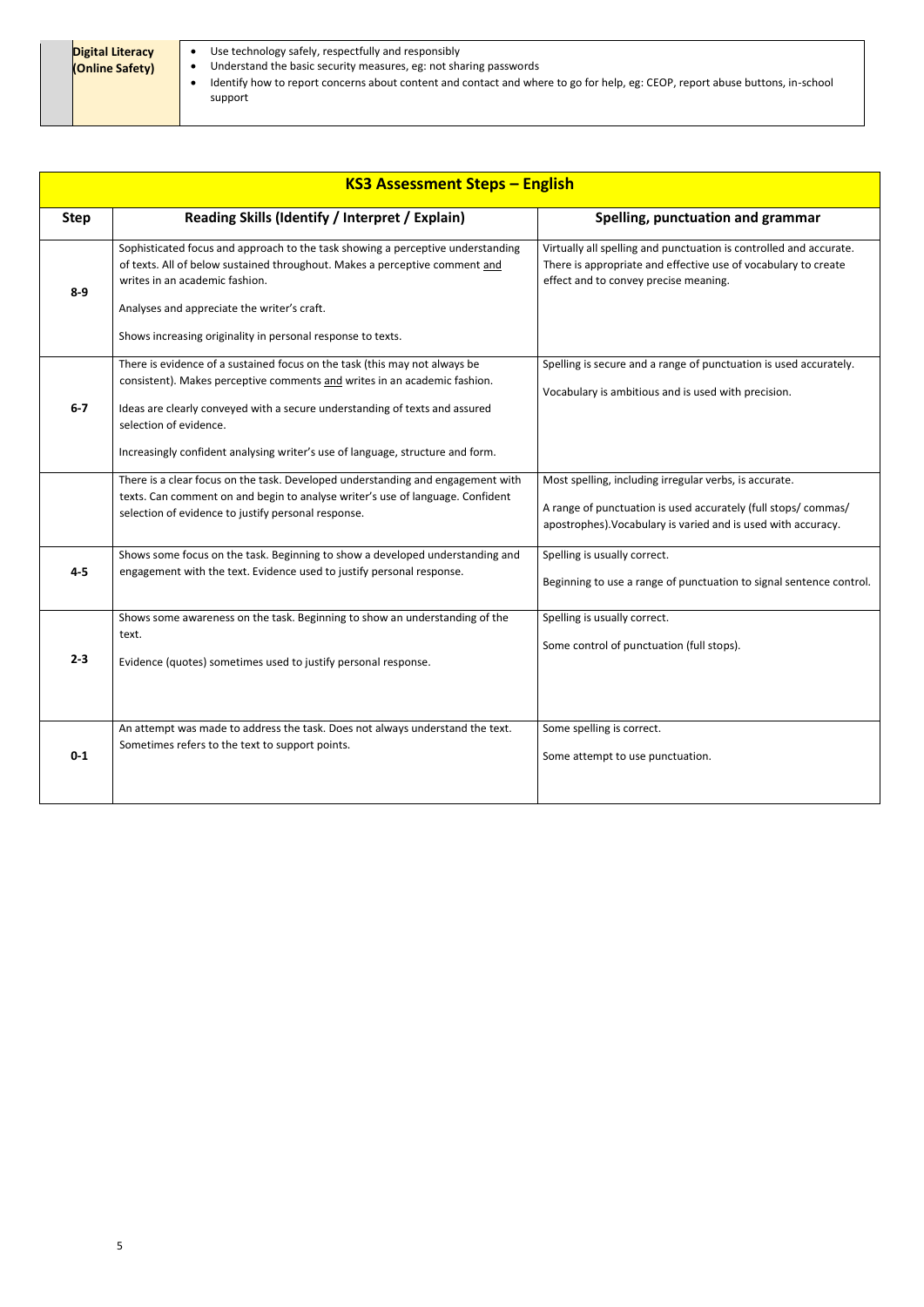|           | <b>KS3 Assessment Steps - Geography</b> |                                                                                                                                                                                                                                                                 |                                                                                                                                                                                                      |                                                                                                                                                           |  |
|-----------|-----------------------------------------|-----------------------------------------------------------------------------------------------------------------------------------------------------------------------------------------------------------------------------------------------------------------|------------------------------------------------------------------------------------------------------------------------------------------------------------------------------------------------------|-----------------------------------------------------------------------------------------------------------------------------------------------------------|--|
|           |                                         | <b>Enquiry Skills</b>                                                                                                                                                                                                                                           | <b>Location &amp; Place</b>                                                                                                                                                                          | <b>Human &amp; Physical Processes</b>                                                                                                                     |  |
| Step<br>9 | $\bullet$                               | Carry out personalised geographical investigations independently at<br>different scales<br>(local, national, global)<br>Evaluate sources of evidence critically and present coherent<br>arguments and effective, accurate and well-substantiated<br>conclusions | Uses an extensive variety of locational<br>knowledge to anticipate the potential<br>causes, consequences and significance<br>of events, making links between the<br>local, national and global level | Consider and evaluate future options for<br>the sustained management of our planet                                                                        |  |
| Step<br>8 |                                         | Design own fieldwork question<br>Reflecting critically on knowledge gained and able to use this with<br>different locations                                                                                                                                     | Uses detailed locational knowledge to<br>analyse the impact that global events<br>have at a local, national and global level                                                                         | Explain complex interactions within and<br>between physical and human processes<br>and show how these interactions help<br>change places and environments |  |
| Step      |                                         | Reflecting critically on fieldwork data, methods used and<br>conclusions drawn<br>Chose own methods to investigate fieldwork                                                                                                                                    | Analysing the impact that global events<br>have at a local, national and global level                                                                                                                | Explain causes and consequences and<br>explain how the interaction between<br>people and environments can result in<br>complex and unintended changes     |  |
| Step<br>6 |                                         | Number:<br>Draw informed conclusions from numerical data<br>Draw evidenced conclusions and summaries from fieldwork<br>transcripts and data<br>Plan an appropriate investigation for a given fieldwork question                                                 | Explain the significance of connections<br>between physical and human locations                                                                                                                      | Make predictions, linking knowledge of<br>processes to detailed place-based<br>exemplars at a variety of scales                                           |  |

| <b>English Speaking and Listening</b> |                                                                                                                                                                                                                                                                                                                                                                                                                                                                             |  |
|---------------------------------------|-----------------------------------------------------------------------------------------------------------------------------------------------------------------------------------------------------------------------------------------------------------------------------------------------------------------------------------------------------------------------------------------------------------------------------------------------------------------------------|--|
| <b>STEP</b>                           | Features                                                                                                                                                                                                                                                                                                                                                                                                                                                                    |  |
| $\mathbf 0$                           | Nothing said.                                                                                                                                                                                                                                                                                                                                                                                                                                                               |  |
| $\mathbf{1}$                          | • begins to express feelings/ideas/information • begins to talk in ways that are audible and intelligible to others • begins to show some<br>awareness of the listener Listens to questions/feedback but unable to respond                                                                                                                                                                                                                                                  |  |
| $\overline{2}$                        | • expresses feelings/ideas/information in a very simple manner • listener generally able to make sense of what is said • listens to<br>questions/feedback and begins to provide a simple response                                                                                                                                                                                                                                                                           |  |
| $\overline{3}$                        | expresses feelings/ideas/information, sometimes straightforwardly • begins to make an attempt to meet the needs of the audience. • listens to<br>questions/feedback and provides a simple response                                                                                                                                                                                                                                                                          |  |
| $\overline{4}$                        | • expresses straightforward ideas/information/feelings • makes an attempt to organise and structure the presentation • shows some awareness<br>of appropriate vocabulary and begins to use non-verbal features • attempts to engage the audience and provides a straightforward response to<br>questions/feedback                                                                                                                                                           |  |
| 5 <sup>5</sup>                        | • begins to develop ideas/information/feelings • organises the talk to help the listener, with a clear overall structure • chooses words and uses<br>non-verbal features that show awareness of different purposes and listeners • responds to questions/feedback in a clear manner with some<br>development in answers provided                                                                                                                                            |  |
| 6                                     | • expresses and explains relevant ideas/information/feelings with some elaboration • organises and structures presentation clearly and<br>appropriately to meet the needs of the audience · adapts vocabulary, grammar, and nonverbal features to suit audiences, purpose, and context<br>• listens to questions/feedback, responding appropriately and in some detail                                                                                                      |  |
| $\overline{7}$                        | • explores a wide range of ideas/information/feelings whilst demonstrating an ability to prioritise material • shapes talk in deliberate ways for<br>clarity and effect to engage the listener • effectively adapts vocabulary, grammar and non-verbal features to suit audience, purpose and context<br>• listens carefully to questions/feedback, responding with insight and detail                                                                                      |  |
| 8                                     | begins to express sophisticated ideas/information/feelings using precise vocabulary • begins to organise and structure presentation using an<br>effective range of strategies to engage the listener • adapts grammar and non-verbal features to match context and purpose. Begins to develop<br>a distinct personal style. • listens carefully to questions/feedback. Begins to respond perceptively and, if appropriate, elaborates with further<br>ideas and information |  |
| 9                                     | All of 8 with consistent sophistication                                                                                                                                                                                                                                                                                                                                                                                                                                     |  |
| 10                                    | All of 9 – assured and convincing style is sustained throughout.                                                                                                                                                                                                                                                                                                                                                                                                            |  |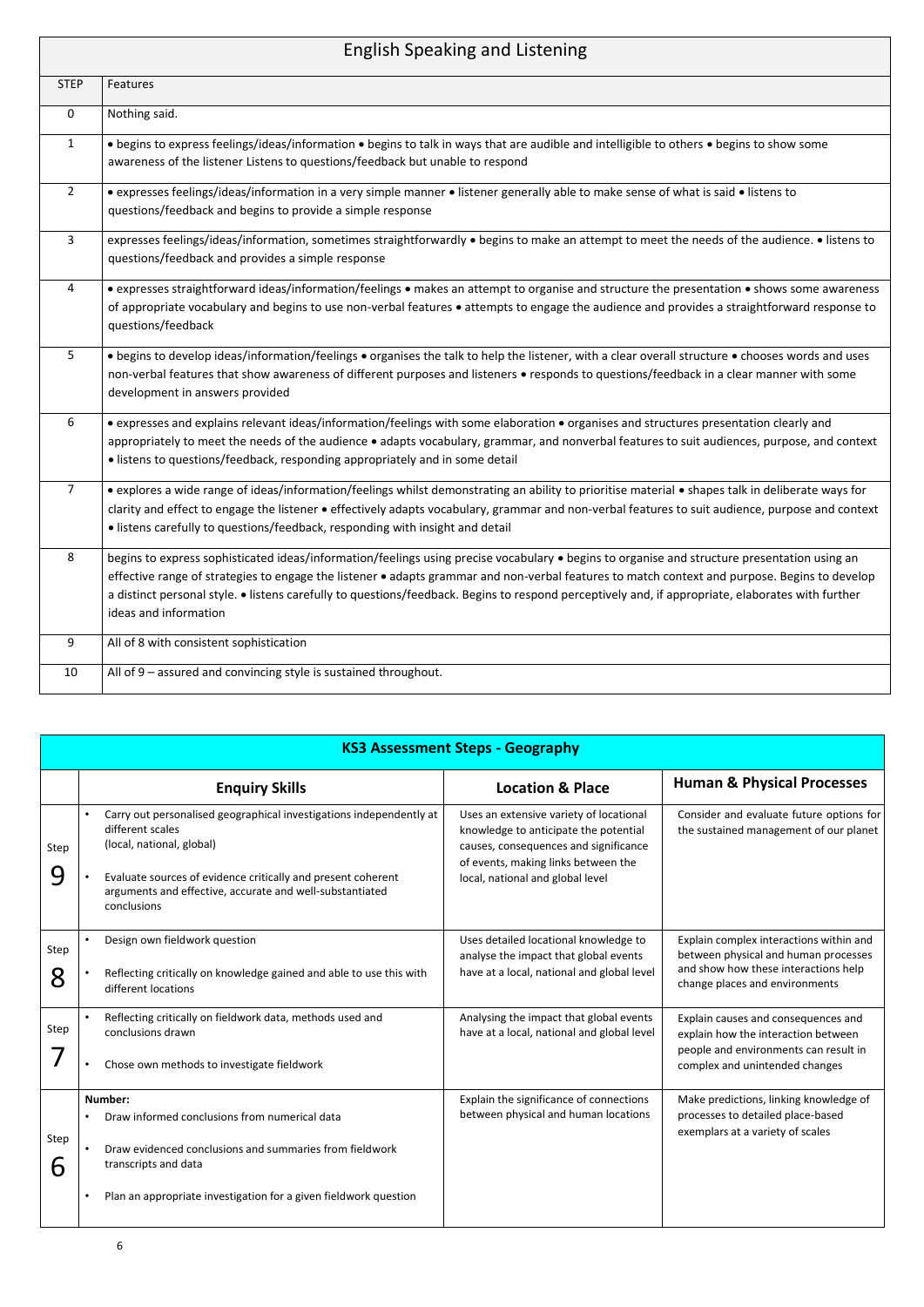| Step<br>5 | Graphs:<br>Interpret and extract information from different types of graphs and<br>charts<br>Respond to geographical questions in detail using data<br>$\bullet$                                                                                                                                                                                                                                                                                                                                                               | Explain connections between areas at<br>the local, national and global level<br>Explain physical and human features in<br>detail and with named examples | Link knowledge of processes to local,<br>national and global exemplars to make<br>comparisons and draw conclusions<br>Comparing outcomes of processes<br>between HIC, LIC and MICs |
|-----------|--------------------------------------------------------------------------------------------------------------------------------------------------------------------------------------------------------------------------------------------------------------------------------------------------------------------------------------------------------------------------------------------------------------------------------------------------------------------------------------------------------------------------------|----------------------------------------------------------------------------------------------------------------------------------------------------------|------------------------------------------------------------------------------------------------------------------------------------------------------------------------------------|
| Step<br>4 | Number:<br>Design fieldwork data collection sheets and collect data<br>Use a wide range of sources, including aerial photos and images<br>$\bullet$<br>Use appropriate geographical language to respond to questions<br>Understanding of the range of techniques and methods used in<br>$\bullet$<br>fieldwork, including observation and different kinds of<br>measurement                                                                                                                                                    | Describe connections between areas at<br>the local, national and global level, eg:<br>infrastructure, trade                                              | Describe how physical and human<br>processes can lead to environments<br>differing around the world<br>Can explain processes using key terms                                       |
| Step<br>3 | Cartography:<br>Interpret cross sections and transects<br>Cartography:<br>Use and understand gradient, contour and spot height on OS maps<br>and other isoline maps<br>Follow simple instructions to complete a fieldwork investigation                                                                                                                                                                                                                                                                                        | Knowledge of the location of different<br>counties and continents<br>Describe physical and human features in<br>basic terms                              | Describe processes using examples and<br>key terms, eg: 'erosion' and 'plates<br>subducted'                                                                                        |
| Step      | Graphs:<br>Select and construct appropriate graphs and charts<br>Cartography:<br>Use and understand coordinates, scale and distance<br>Use common sources (maps, atlases and globes)<br>Provide basic responses to geographical questions                                                                                                                                                                                                                                                                                      | Simple locational knowledge about<br>town and countries in the UK<br>Simple locational knowledge about the<br>UK's location in the world                 | Can describe processes but with a lack of<br>key terminology, eg: wears away instead<br>of hydraulic                                                                               |
| Step      | Graphs:<br>Read data from graphs/charts and extract data<br>Investigate:<br>Make basic observations and ask basic questions (WWWWH)<br>$\bullet$                                                                                                                                                                                                                                                                                                                                                                               | Simple locational knowledge about the<br>local area, eg: location of school, house                                                                       | Observe changes and make statements<br>about these                                                                                                                                 |
|           | <b>Locational Knowledge</b><br>Human and physical features of geography in spatial, cultural and political contexts<br><b>Physical Geography</b><br>Geological timescales and plate tectonics<br>rocks, weathering and soils<br>weather and climate, including the change in climate from the Ice Age to the present<br>Glaciation, hydrology and coasts<br><b>Human Geography</b><br>Population and urbanisation<br>International development<br>Economic activity in the primary, secondary, tertiary and quaternary sectors |                                                                                                                                                          |                                                                                                                                                                                    |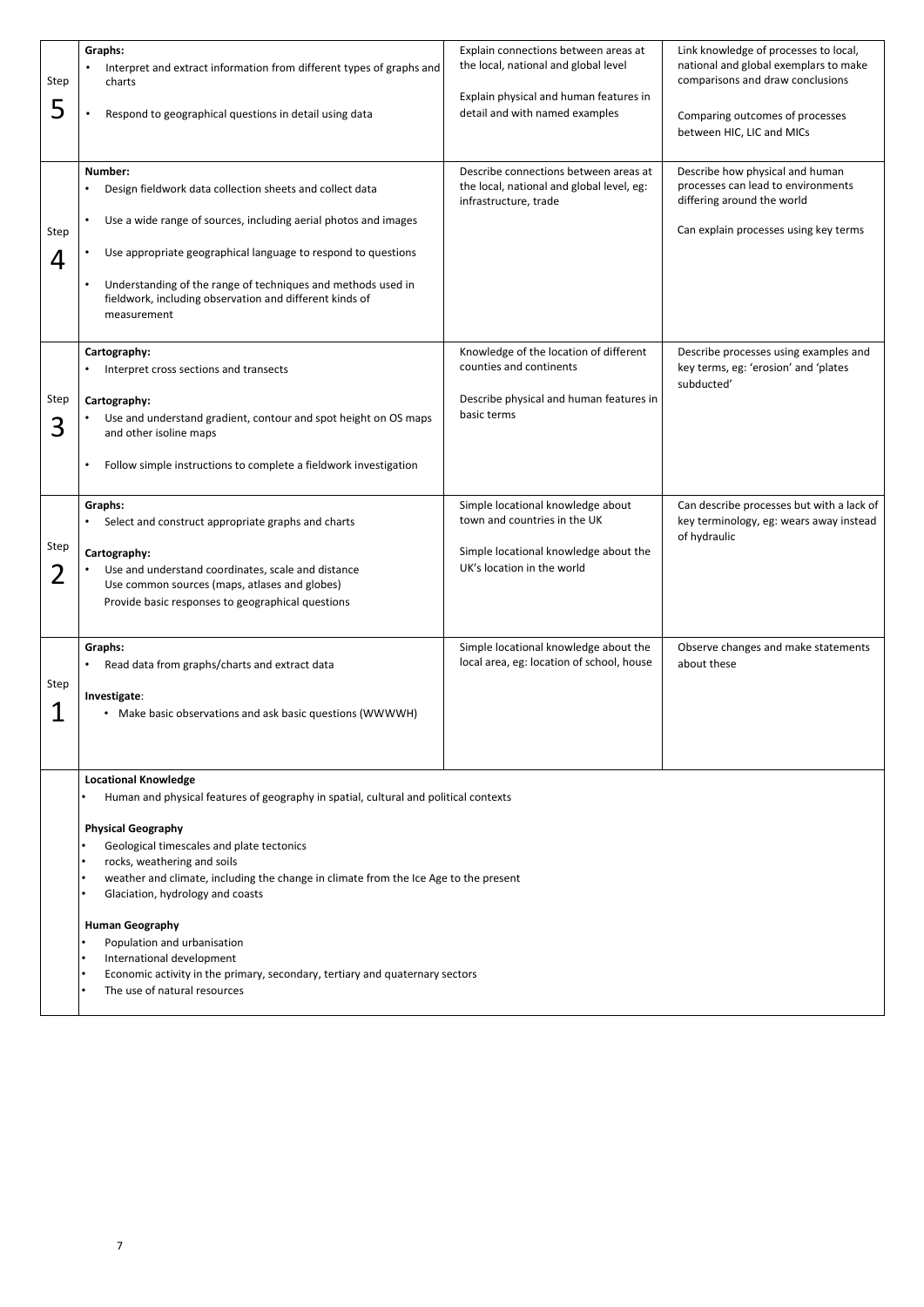|                  | <b>KS3 Assessment Steps - History</b>                                                                                                                                                                                                                                                                                                                                            |                                                                                                                                                                                                                                                                                                                                                                                                                                                                                              |                                                                                                                                                                |  |  |  |  |  |
|------------------|----------------------------------------------------------------------------------------------------------------------------------------------------------------------------------------------------------------------------------------------------------------------------------------------------------------------------------------------------------------------------------|----------------------------------------------------------------------------------------------------------------------------------------------------------------------------------------------------------------------------------------------------------------------------------------------------------------------------------------------------------------------------------------------------------------------------------------------------------------------------------------------|----------------------------------------------------------------------------------------------------------------------------------------------------------------|--|--|--|--|--|
|                  | Cause and Consequences; Change and<br>Continuity; Significance<br>(AO1, AO2)                                                                                                                                                                                                                                                                                                     | <b>Source Skills</b><br>Historical Evidence; Historical Interpretation; Historical perspectives<br>(AO3, AO4)                                                                                                                                                                                                                                                                                                                                                                                | <b>Communication</b>                                                                                                                                           |  |  |  |  |  |
| <b>Step</b><br>9 | <sup>2</sup> Causes, their consequences and relationships,<br>are analysed. Intended and unintended<br>outcomes analysed.<br><b>2</b> Significance is shown to vary over time and from<br>group to group. Some reasons for this are given.<br>7 Understands that the past is made up of many<br>lines of development that do not always follow<br>the same line as other places. | <b>D</b> Critical analysis of the provenance and content. Can see that value<br>can change with question. Can see how history should be written<br>with contrasting and supporting sources.<br><b>E</b> Approach of author explained along with their viewpoint, their<br>purpose and intended audience. Explanation of the evidence they<br>have chosen to use.<br><b>PDetailed evidence-based inferences used to accurately reconstruct a</b><br>range of beliefs, values and motivations. | 2 Work is analytical. Links made<br>between multiple pieces of<br>evidence as well as between<br>factors                                                       |  |  |  |  |  |
| Step<br>8        | <sup>2</sup> Relationships between causes are described and<br>analysed. Convincing argument.<br><b>D</b> Why a person is significant at a particular time<br>can be explained.<br>a Able to analyse the type and pace of change<br>within different periods of time.                                                                                                            | Z Effectively uses own knowledge to test source value. Understanding<br>that a source will reflect the views of its author. Can compare and<br>contrast sources.<br><b>I</b> Explains how and why different interpretations have arisen<br>especially among secondary sources.<br>2 Evidence used to come to conclusions about beliefs, values and<br>motivations of past individuals and groups.                                                                                            | 2 Argument flows and is<br>convincing. Conclusions come<br>to a judgement and weigh up<br>evidence.<br>Clear links back to the<br>question in every paragraph. |  |  |  |  |  |
| <b>Step</b>      | <b>2</b> Intended and unintended consequences<br>identified. Short and long-term causes<br>explained.<br>7 Why a person or event is seen as significant can<br>be fully explained.<br>2 Able to describe the type and pace of change<br>within different periods of time.                                                                                                        | I Starting to use own knowledge to test the value of sources.<br>Considers the origin and purpose of the evidence.<br><b>Z</b> Messages and main points of an interpretation are identified<br>through reference to the interpretation itself.<br><sup>2</sup> Can distinguish variety of diverse perspectives and experiences in<br>the past, seeing that not all held the same views/beliefs.                                                                                              | <b>D</b> Clear Structure. Links made<br>between some of the factors and<br>evidence used.                                                                      |  |  |  |  |  |
| Step<br>6        | 2 Multiple causes are prioritised and explained.<br>Begins to analyse. Unintended consequences<br>identified.<br>2 Appropriate criteria can be created, evidence can<br>be matched and explained.<br><sup>2</sup> Different types and pace of change identified<br>within different periods of time.                                                                             | a Assesses provenance of range of sources. Able to judge and explain<br>usefulness of a source.<br><b>Z</b> Assesses how and why different opinions have arisen. Aware that<br>interpretations are not used for obtaining factual information.<br>I Understands that perspectives of people in the past have to be<br>comprehensively explained with reference to the historical context.                                                                                                    | 2 Multiple evidence used to back<br>up points made. Clear links<br>back to the question. Evidence<br>accurate and relevant.                                    |  |  |  |  |  |
| Step<br>5        | 2 Multiple causes explained. Can rank and explain<br>a range, using own valid criteria.<br><b>Z</b> Evidence can be matched to criteria and<br>explained to a fair standard.<br><b>D</b> Changes in different times are categorised<br>according to type and pace.                                                                                                               | a Assess provenance of single sources. Able to Judge and explain<br>usefulness of a source.<br>I Can take "info" from variety of sources but lacks linkage to their<br>purpose. Explains how/why different opinions have arisen.<br><b>If Makes detailed explanation of life in the past, supported by</b><br>evidence, but beliefs etc still imagined rather than inferred. Can<br>describe how the historical context was different.                                                       | <b>D</b> Formal structure with<br>paragraphs used in formulaic<br>fashion. Appropriate<br>introduction and conclusion.<br>Links to the question.               |  |  |  |  |  |
| <b>Step</b><br>4 | 2 Can explain and rank some reasons by simple<br>criteria.<br><b>D</b> Evidence can be matched to significance criteria<br>instead of own choice.<br><sup>2</sup> Can show change isn't continuous and doesn't<br>always equate to progress. Changes are<br>explained.                                                                                                           | 2 Makes inferences from sources and understands that all evidence is<br>useful. Understands the role of context.<br>2 Aware of different viewpoints but lacking in explanation. Accounts<br>of the past are used uncritically.<br>$\mathbb D$ Can explain life of people in the past, supported by evidence – but<br>beliefs still imagined rather than inferred. Understands historical<br>context.                                                                                         | <sup>2</sup> Some evidence used to back up<br>arguments. Use of paragraphs<br>but not necessarily correctly.                                                   |  |  |  |  |  |
| Step<br>3        | I Starts to briefly explain more than one reason for<br>event.<br>2 Adds significance to a person or event and<br>explains but is based on own choice.<br>2 Can explain short term impact of events.<br>Examples of change and continuity between<br>periods are explained.                                                                                                      | 2 Sees evidence as useful or not useful due to content and can<br>explain. Can make judgements but are made without context.<br>I Can identify different views and is starting to suggest reasons why<br>they have occurred.<br><sup>2</sup> Can describe how a given past historical context was different from<br>today.                                                                                                                                                                   | <sup>2</sup> Some valid sentences written<br>and some undeveloped<br>evidence supplied.                                                                        |  |  |  |  |  |
| Step             | <b>2 Starting to identify more than one reason for</b><br>events.<br>2 Adds significance to a person or event but is<br>based on personal view.<br>2 Can see short-term impact of events. Examples<br>of change and continuity between periods<br>identified.                                                                                                                    | 2 Sees evidence as useful or not useful according to type.<br>I Can use accounts of the past but they are seen as accurate versions<br>of the past that contain mistakes.<br>I Can empathise with someone from the past but this is seen as an<br>imaginative exercise.                                                                                                                                                                                                                      | <sup>2</sup> Written several generalised<br>sentences in answer to<br>question, but no structure and<br>no real evidence offered.                              |  |  |  |  |  |
| Step<br>1        | I Identifies a single cause for an event.<br>adds significance to a person or event but it is<br>based when or where they were born.<br>2 Identifies examples of change between one<br>period of time and another.                                                                                                                                                               | <sup>2</sup> Some general comment about usefulness of a source.<br>2 Can recognise differences between interpretations.<br><b>Describes content, but assumes that beliefs/values in the past were</b><br>the same as today.                                                                                                                                                                                                                                                                  | 2 Writes a single sentence in<br>answer to a question.                                                                                                         |  |  |  |  |  |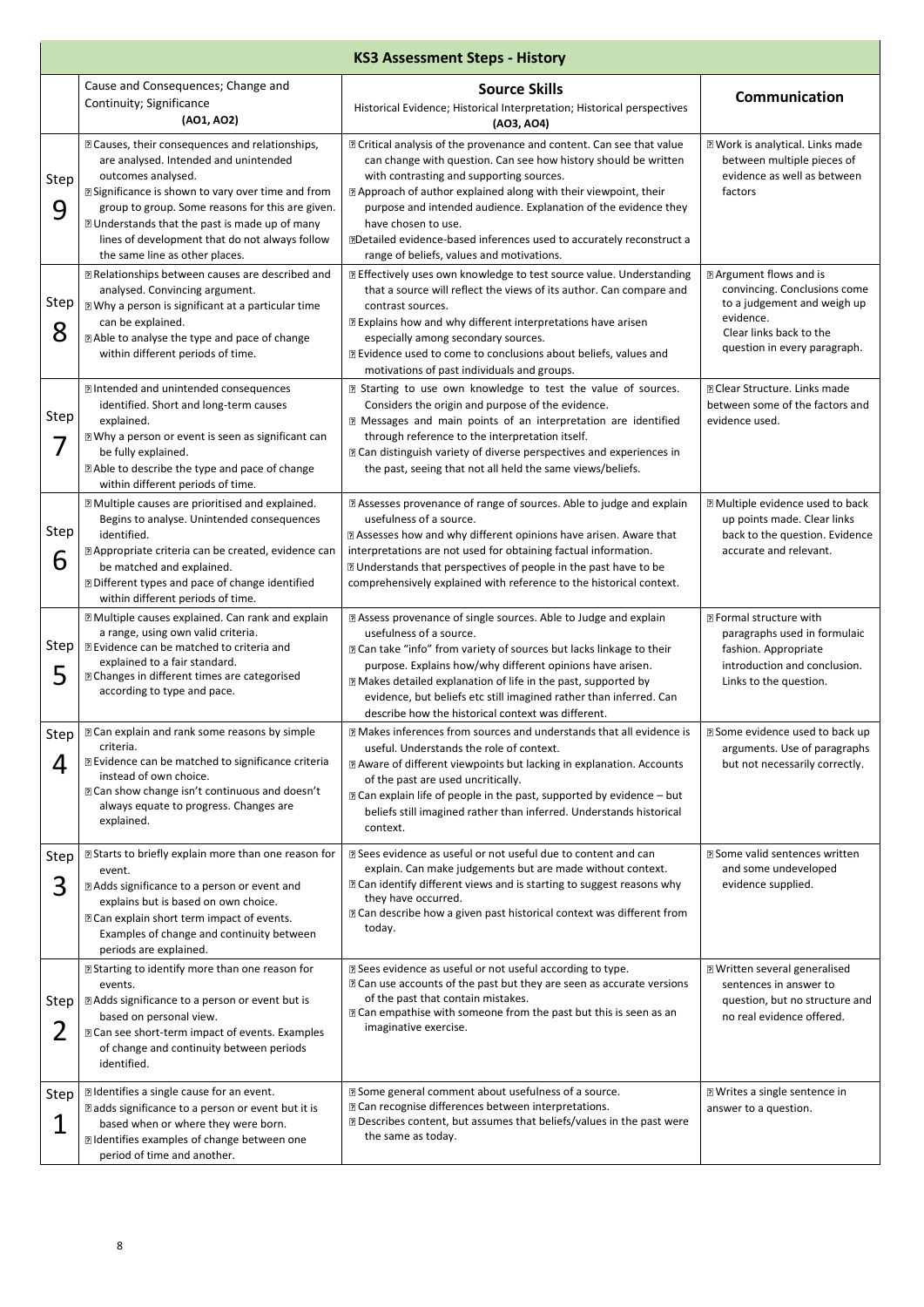|           | <b>KS3 Assessment Steps - Maths</b>                                                                                                                                                                                                                                                                                                    |                                                                                                                                                                                                                                                                                                                                                                                                                                                                                                                                                                                                                         |                                                                                                                                                                                                                                                                                                                                                                                                                                           |                                                                                                                                                                                                                                                                                                                                                                             |  |  |  |
|-----------|----------------------------------------------------------------------------------------------------------------------------------------------------------------------------------------------------------------------------------------------------------------------------------------------------------------------------------------|-------------------------------------------------------------------------------------------------------------------------------------------------------------------------------------------------------------------------------------------------------------------------------------------------------------------------------------------------------------------------------------------------------------------------------------------------------------------------------------------------------------------------------------------------------------------------------------------------------------------------|-------------------------------------------------------------------------------------------------------------------------------------------------------------------------------------------------------------------------------------------------------------------------------------------------------------------------------------------------------------------------------------------------------------------------------------------|-----------------------------------------------------------------------------------------------------------------------------------------------------------------------------------------------------------------------------------------------------------------------------------------------------------------------------------------------------------------------------|--|--|--|
|           | <b>Number, Ratio, Proportion</b><br>& Rates of Change                                                                                                                                                                                                                                                                                  | Algebra                                                                                                                                                                                                                                                                                                                                                                                                                                                                                                                                                                                                                 | <b>Geometry</b>                                                                                                                                                                                                                                                                                                                                                                                                                           | <b>Probability &amp; Statistics</b>                                                                                                                                                                                                                                                                                                                                         |  |  |  |
| Step<br>9 | Understand why surds are used,<br>and use operations on surds<br>including multiplication and<br>division, addition and subtraction                                                                                                                                                                                                    | Solve simultaneous equations in<br>$\Box$<br>two variables where one equation<br>is linear and the other is quadratic<br>Use algebra to prove mathematical<br>П<br>thinking                                                                                                                                                                                                                                                                                                                                                                                                                                             | Sketch the graphs of sine, cosine<br>and tangent functions for any<br>angle, and generate and interpret<br>graphs based on these functions<br>Use sine, cosine and tangent of any<br>angles                                                                                                                                                                                                                                               | Interpret and construct histograms<br>Understand the concept of<br>$\Box$<br>conditional probability and apply it<br>to two way tables and Venn<br>diagrams                                                                                                                                                                                                                 |  |  |  |
| Step<br>8 | Determine the bounds of intervals<br>Use direct and indirect proportion<br>including graphical and algebraic<br>representations                                                                                                                                                                                                        | In simplifying algebraic<br>$\Box$<br>expressions, use rules of indices<br>for negative and fractional values<br>Solve problems using intersections<br>П<br>and gradients of graphs<br>(perpendicular lines)                                                                                                                                                                                                                                                                                                                                                                                                            | Calculate the surface area of<br>cylinders and volumes of cones and<br>spheres<br>Use Pythagoras' theorem when<br>solving problems in 3D                                                                                                                                                                                                                                                                                                  | Understand how different methods<br>$\Box$<br>of sampling and different sample<br>sizes may affect the<br>reliability of conclusions drawn<br>Use stratified sampling technique<br>О                                                                                                                                                                                        |  |  |  |
| Step      | Π<br>Solve problems involving<br>calculating with powers, roots and<br>numbers expressed in standard<br>form                                                                                                                                                                                                                           | Factorise quadratic expressions<br>$\Box$<br>including coefficients of x <sup>2</sup><br>Find the next term or nth term of a<br>П.<br>sequence where the rule is<br>quadratic<br>Use algebraic and graphical<br>П<br>methods to solve simultaneous<br>linear equations in two variables<br>Rearrange complex real-world<br>п<br>formula including SUVAT equations<br>and cosine rules                                                                                                                                                                                                                                   | Use sine, cosine and tangent in<br>right-angled triangles when solving<br>problems in two dimensions<br>Convert between units of measure<br>Calculate lengths of circular arcs<br>and areas of sectors                                                                                                                                                                                                                                    | Interpret and construct cumulative<br>$\Box$<br>frequency tables and diagrams<br>Draw and compare box plots<br>$\Box$<br>Estimate the median and<br>$\Box$<br>interquartile range from<br>cumulative frequency and use<br>these to compare distributions<br>Calculate the probability of a<br>П<br>compound event and use this in<br>solving problems with tree<br>diagrams |  |  |  |
| Step<br>6 | In making estimates, round to one<br>significant figure and multiply and<br>divide mentally<br>Understand the effects of<br>multiplying and dividing by<br>numbers between 0 and 1<br>Understand and use compound<br>measures, such as speed<br>Calculate compound interest<br>(repeat proportional change) and<br>reverse percentages | Formulate and solve linear<br>П.<br>equations with unknowns on both<br>sides with whole-number<br>coefficients<br>Factorise linear algebraic<br>П<br>expressions<br>Solve simple inequalities and<br>$\Box$<br>express them on a number line<br>Recognise geometric sequences<br>П<br>and appreciate other sequences<br>that arise<br>Expand quadratic expressions<br>$\Box$<br>Evaluate algebraic formulae,<br>⊔<br>substituting fractions, decimals and<br>negative numbers such as SUVAT<br>equations<br>Calculate and interpret gradients<br>Ц<br>and intercepts of graphs of such<br>linear equations numerically, | Understand and apply Pythagoras'<br>theorem<br>Calculate lengths, areas and<br>volumes in plane shapes and right<br>prisms including triangular prisms<br>Enlarge shapes by a fractional scale<br>factor, and appreciate the<br>similarity of the resulting shapes<br>Derive and use the sum of angles in<br>a triangle and use it to deduce the<br>angle sum in any polygon and<br>calculate exterior and interior<br>angles of polygons | Specify hypotheses and test them<br>Л<br>by designing and using appropriate<br>methods that take account of bias<br>Determine the modal class,<br>estimate the mean, median and<br>range of sets of grouped data<br>Understand relative frequency as<br>$\Box$<br>an estimate of probability and use<br>this to compare outcomes of<br>experiments                          |  |  |  |

|   | graphically and algebraically             |  |
|---|-------------------------------------------|--|
| ┕ | Plot simple quadratic and cubic<br>graphs |  |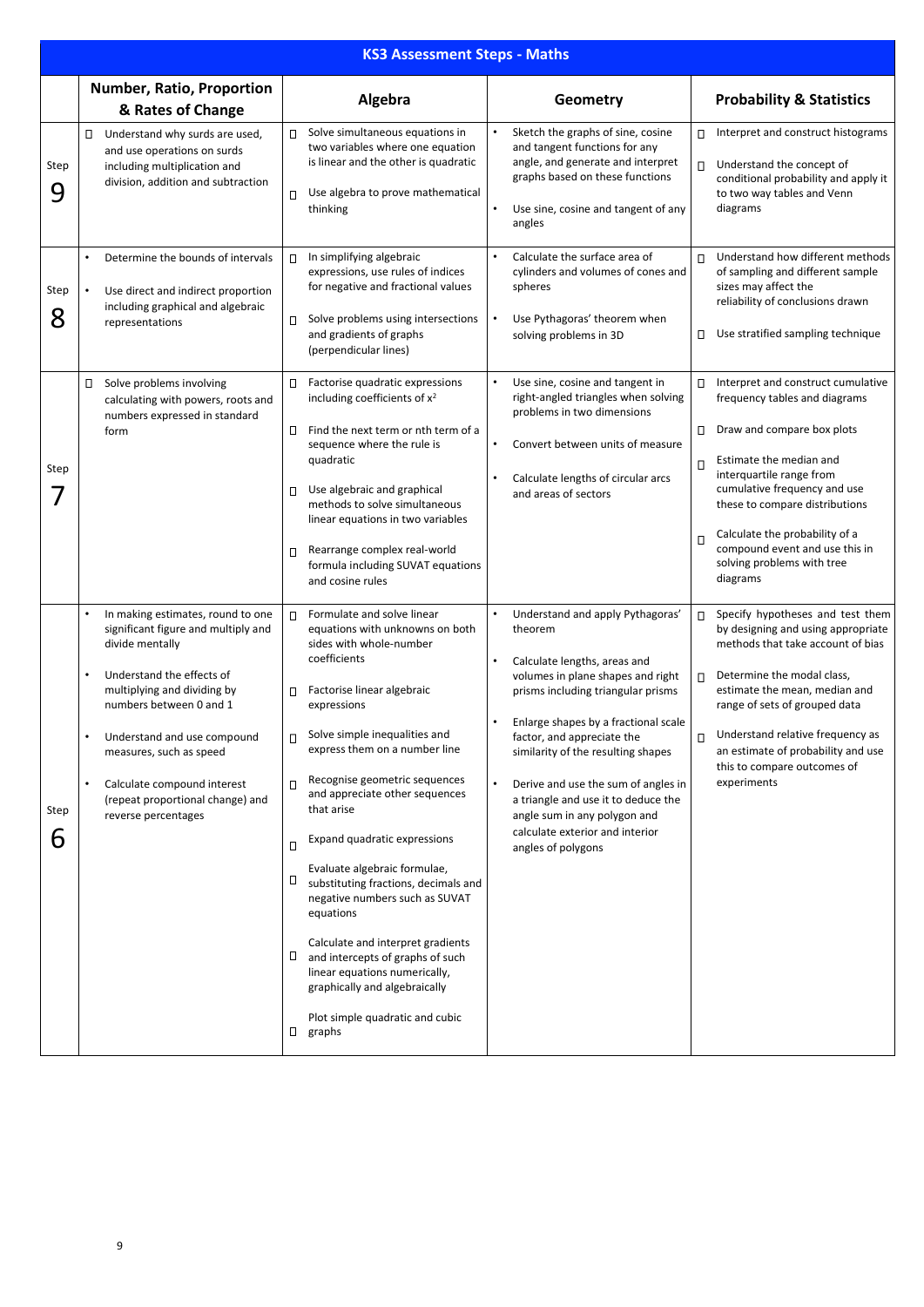|           | <b>KS3 Assessment Steps - Maths</b>                      |                                                                                                                                                                                                                                                                                                                                                                             |                                                                                                                                                                                                                                                                                                                                                                                                    |           |                                                                                                                                                                                                                                                                                                                                                                                                                                 |                       |                                                                                                                                                                                                                                                                                                                                                                                                                                 |
|-----------|----------------------------------------------------------|-----------------------------------------------------------------------------------------------------------------------------------------------------------------------------------------------------------------------------------------------------------------------------------------------------------------------------------------------------------------------------|----------------------------------------------------------------------------------------------------------------------------------------------------------------------------------------------------------------------------------------------------------------------------------------------------------------------------------------------------------------------------------------------------|-----------|---------------------------------------------------------------------------------------------------------------------------------------------------------------------------------------------------------------------------------------------------------------------------------------------------------------------------------------------------------------------------------------------------------------------------------|-----------------------|---------------------------------------------------------------------------------------------------------------------------------------------------------------------------------------------------------------------------------------------------------------------------------------------------------------------------------------------------------------------------------------------------------------------------------|
|           |                                                          | Number, Ratio,<br><b>Proportion &amp; Rates of</b><br>Change                                                                                                                                                                                                                                                                                                                | Algebra                                                                                                                                                                                                                                                                                                                                                                                            |           | Geometry                                                                                                                                                                                                                                                                                                                                                                                                                        |                       | <b>Probability &amp; Statistics</b>                                                                                                                                                                                                                                                                                                                                                                                             |
| Step<br>5 | $\Box$<br>$\Box$<br>$\Box$<br>$\Box$<br>$\Box$<br>$\Box$ | Order and round to a given decimal<br>place<br>Express one number as a fraction<br>or percentage of another number<br>Calculate percentage increases and<br>decreases<br>Use the equivalences between<br>fractions, decimals and<br>percentages<br>Use the relationship between<br>fractions and ratio<br>Use all four operations with<br>fractions including mixed numbers | Find the nth term in linear<br>$\bullet$<br>sequences<br>Expand sets of brackets and<br>$\bullet$<br>simplify the following expressions<br>$\bullet$<br>Solve two step equations with<br>fractional coefficients, negative<br>answers and decimals<br>Rearrange simple equations such<br>$\bullet$<br>as $y=mx +c$ (make x the subject)<br>Draw linear graphs in the form<br>$\bullet$<br>$y=mx+c$ | $\bullet$ | Recall and use the properties of<br>quadrilaterals in classifying different<br>types of quadrilateral<br>Use standard ruler and compass<br>construction techniques<br>Understand and use the relationship<br>between parallel lines and alternate<br>and corresponding angles<br>Recall and use appropriate formulae<br>for finding circumferences and<br>areas of circles<br>Calculate volumes and surface areas<br>of cuboids | П<br>П<br>П<br>П<br>П | Choose appropriate equal class<br>intervals over a sensible range to<br>create frequency tables<br>Construct pie charts<br>Draw and interpret scatter<br>diagrams and have a basic<br>understanding of correlation<br>When dealing with a combination<br>of two experiments, identify all the<br>outcomes<br>Use the knowledge that the total<br>probability of all the mutually<br>exclusive outcomes of an<br>experiment is 1 |
|           |                                                          |                                                                                                                                                                                                                                                                                                                                                                             |                                                                                                                                                                                                                                                                                                                                                                                                    |           | Be able to describe different<br>transformations                                                                                                                                                                                                                                                                                                                                                                                |                       |                                                                                                                                                                                                                                                                                                                                                                                                                                 |
|           | П                                                        | Order, add and subtract negative<br>numbers in context                                                                                                                                                                                                                                                                                                                      | Construct, express in symbolic form<br>$\bullet$<br>and use simple formulae                                                                                                                                                                                                                                                                                                                        |           | Measure and draw angles to the<br>nearest degree                                                                                                                                                                                                                                                                                                                                                                                | П                     | Find and use the mean of discrete<br>data                                                                                                                                                                                                                                                                                                                                                                                       |
|           | $\Box$                                                   | Use all four operations with<br>decimals to two decimal places                                                                                                                                                                                                                                                                                                              | involving one or two operations<br>Solve two step equations<br>$\bullet$                                                                                                                                                                                                                                                                                                                           |           | Recall and use the angle sum of a<br>triangle                                                                                                                                                                                                                                                                                                                                                                                   | П                     | Compare two simple distributions<br>using the range and mode, median<br>or mean                                                                                                                                                                                                                                                                                                                                                 |
|           | $\Box$                                                   | Reduce a fraction to its simplest<br>form by cancelling common factors                                                                                                                                                                                                                                                                                                      | Substitute values into simple<br>expressions                                                                                                                                                                                                                                                                                                                                                       |           | Apply the properties of angles at a<br>point on a straight line, vertically<br>opposite angles                                                                                                                                                                                                                                                                                                                                  | $\Box$                | Interpret graphs and diagrams,<br>including pie charts, and draw                                                                                                                                                                                                                                                                                                                                                                |
| Step<br>4 | $\Box$<br>□<br>$\Box$                                    | Solve simple problems involving<br>ratio and direct proportion<br>Divide a quantity into a given ratio<br>Calculate fractional or percentage<br>parts of quantities                                                                                                                                                                                                         | Continue sequences and notice<br>patterns from term to term                                                                                                                                                                                                                                                                                                                                        |           | Understand and use the formula for<br>the area of triangles, parallelograms<br>and trapeziums<br>Enlarge shapes by a positive integer<br>scale factors                                                                                                                                                                                                                                                                          | П                     | conclusions<br>Find and justify probabilities and<br>approximations to these by<br>selecting and using methods based<br>on equally likely outcomes and<br>experimental evidence, as<br>appropriate                                                                                                                                                                                                                              |
|           | О<br>$\Box$<br>$\Box$                                    | Multiply any three-digit number by<br>any two-digit number without a<br>calculator<br>Divide, giving a remainder in<br>decimals<br>Use prime factor decomposition for<br>HCF and LCM                                                                                                                                                                                        |                                                                                                                                                                                                                                                                                                                                                                                                    |           |                                                                                                                                                                                                                                                                                                                                                                                                                                 | П<br>□                | Understand that different<br>outcomes may result from<br>repeating an experiment<br>Arrange data into Venn diagrams<br>and use basic notation                                                                                                                                                                                                                                                                                   |
| Step<br>3 | $\Box$<br>$\Box$<br>$\Box$                               | Use place value to multiply and<br>divide whole numbers and<br>decimals by 10, 100 and 1000<br>Recall multiplication facts up to 12<br>x 12 and corresponding division<br>facts<br>Use order of operations (BIDMAS)                                                                                                                                                         | Simplify like terms<br>Solve one-step equations<br>$\bullet$<br>$\bullet$<br>Use and interpret algebraic<br>notation, including: ab in place of<br>axb, 3y in place of y+y+y and 3xy,<br>a2 in place of axa, etc                                                                                                                                                                                   |           | Identify angles as obtuse, acute<br>and reflex<br>Rotate, reflect and translate shapes<br>Understand and use the formula<br>for the area of a rectangle                                                                                                                                                                                                                                                                         | П<br>$\Box$           | Collect discrete data and record<br>them using a frequency table<br>Understand and use the median,<br>mode and range to describe small<br>sets of data<br>Group data, where appropriate, in<br>equal class intervals, represent<br>collected data in frequency                                                                                                                                                                  |
|           | П<br>$\Box$                                              | Multiply 2 by 2 digit numbers and<br>divide by an integer using a<br>method without remainder<br>Find the HCF and LCM of two or<br>more numbers. Be able to identify<br>prime numbers                                                                                                                                                                                       |                                                                                                                                                                                                                                                                                                                                                                                                    |           |                                                                                                                                                                                                                                                                                                                                                                                                                                 | $\Box$<br>П           | diagrams and interpret such<br>diagrams<br>Construct and interpret simple line<br>graphs<br>Understand and use the probability<br>scale from 0 to 1                                                                                                                                                                                                                                                                             |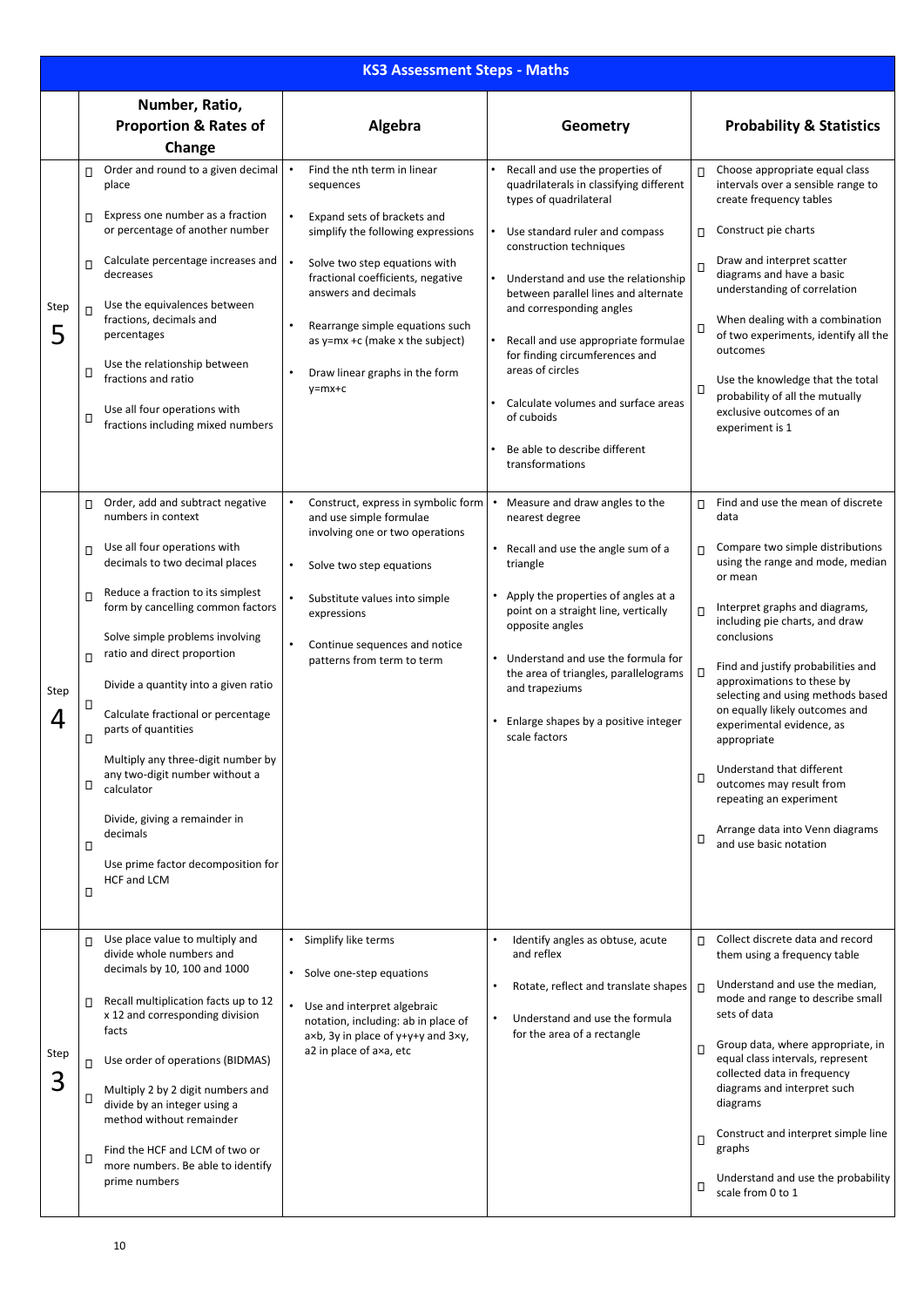|           | <b>KS3 Assessment Steps - Maths</b> |                                                                                                                |        |                                                         |  |                                                                                                                     |        |                                                                                                       |
|-----------|-------------------------------------|----------------------------------------------------------------------------------------------------------------|--------|---------------------------------------------------------|--|---------------------------------------------------------------------------------------------------------------------|--------|-------------------------------------------------------------------------------------------------------|
|           |                                     | Number, Ratio,                                                                                                 |        |                                                         |  |                                                                                                                     |        |                                                                                                       |
|           |                                     | <b>Proportion &amp; Rates of</b>                                                                               |        | <b>Algebra</b>                                          |  | Geometry                                                                                                            |        | <b>Probability &amp; Statistics</b>                                                                   |
|           |                                     | Change                                                                                                         |        |                                                         |  |                                                                                                                     |        |                                                                                                       |
|           | □                                   | Multiply and divide whole numbers<br>by 10 and 100                                                             | $\Box$ | Use simple formulae expressed in<br>words               |  | Make 3-D mathematical models by<br>linking given faces or edges                                                     | $\Box$ | Extract and interpret information<br>presented in simple tables and lists                             |
|           | □                                   | Recall multiplication facts up to 12<br>x <sub>12</sub>                                                        | $\Box$ | Consider the idea of letters being<br>used as variables |  | Draw common 2-D shapes in<br>different orientations on grids                                                        | $\Box$ | Construct bar charts and<br>pictograms and interpret<br>information presented in these                |
| Step<br>2 | $\Box$                              | Use efficient written methods of<br>addition, subtraction and short<br>multiplication                          | $\Box$ | Work with coordinates in all four<br>quadrants          |  | Choose and use appropriate units<br>and instruments, interpreting, with<br>appropriate accuracy, numbers on         |        | forms                                                                                                 |
|           | $\Box$                              | Add and subtract decimals to two<br>places and order decimals to three<br>places                               |        |                                                         |  | a range of measuring instruments<br>Find perimeters of simple shapes<br>and find areas by counting squares          |        |                                                                                                       |
|           | $\Box$                              | Find factors and multiples of<br>numbers                                                                       |        |                                                         |  |                                                                                                                     |        |                                                                                                       |
|           | П.                                  | Show understanding of place value<br>in numbers up to 1000 and use<br>this to make approximations              |        |                                                         |  | Use mathematical names for<br>common 3-D and 2-D shapes and<br>describe their properties, including                 | $\Box$ | Sort objects and classify them using<br>more than one criterion                                       |
| Step      | П                                   | Use decimal notation and<br>recognise negative numbers, in<br>contexts such as money and<br>temperature        |        |                                                         |  | numbers of sides and corners<br>Understand angle as a<br>measurement of turn and<br>recognise right angles in turns | $\Box$ | Record results in simple lists,<br>tables and block graphs, in order to<br>communicate their findings |
|           |                                     | Add and subtract numbers with<br>two digits mentally and numbers<br>with three digits using written<br>methods |        |                                                         |  |                                                                                                                     |        |                                                                                                       |
|           | $\Box$                              | Recall the 2, 3, 4, 5, 10<br>multiplication tables and derive<br>the associated division facts                 |        |                                                         |  |                                                                                                                     |        |                                                                                                       |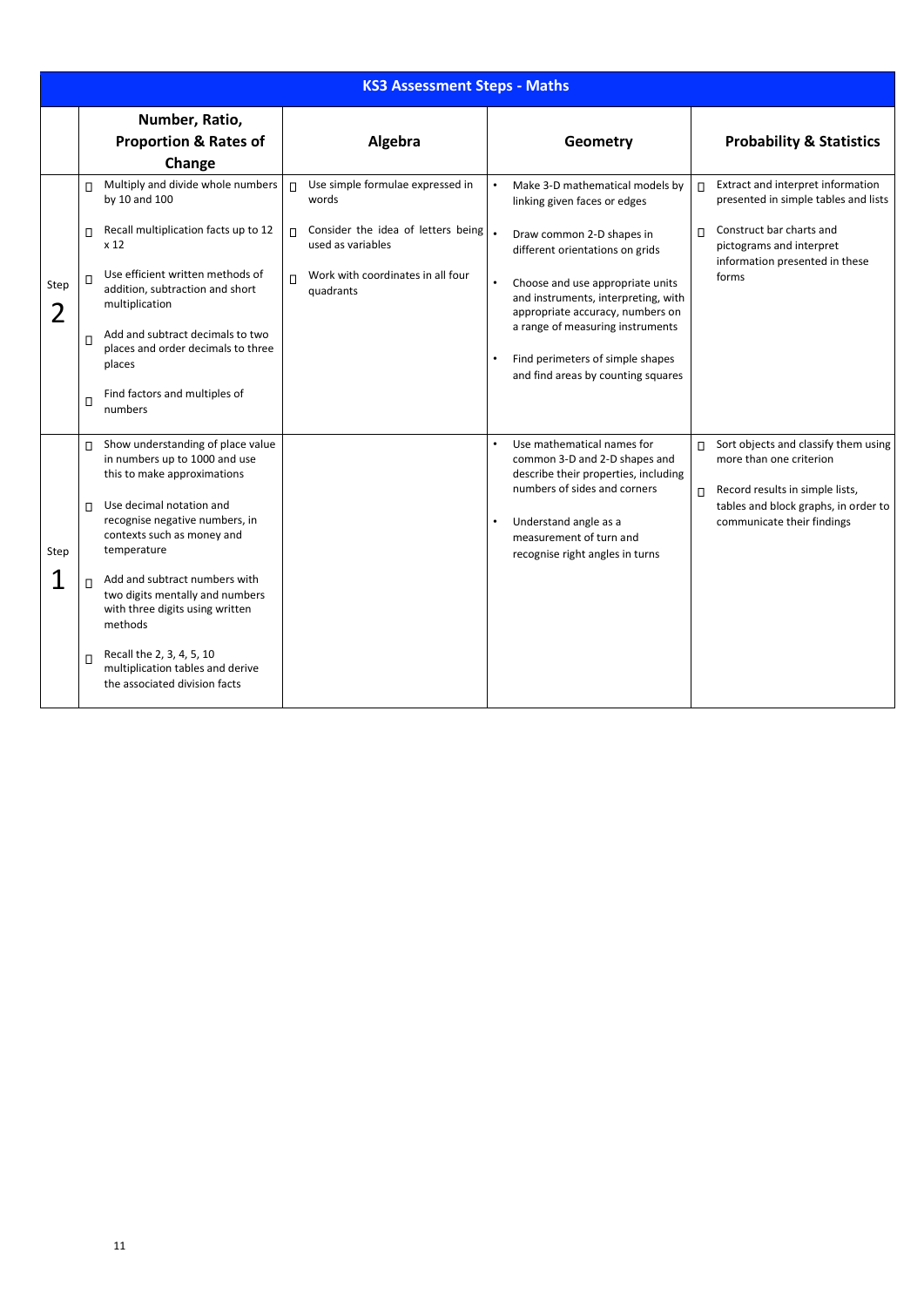|           | KS3 Assessment Steps - Modern Foreign Languages |                                                                                                                                                                                                       |        |                                                                                                                                                                                                                                                                           |           |                                                                                                                                                                                                                                                                                                                                   |  |
|-----------|-------------------------------------------------|-------------------------------------------------------------------------------------------------------------------------------------------------------------------------------------------------------|--------|---------------------------------------------------------------------------------------------------------------------------------------------------------------------------------------------------------------------------------------------------------------------------|-----------|-----------------------------------------------------------------------------------------------------------------------------------------------------------------------------------------------------------------------------------------------------------------------------------------------------------------------------------|--|
|           |                                                 | <b>Listening &amp; Reading</b>                                                                                                                                                                        |        | <b>Speaking</b>                                                                                                                                                                                                                                                           |           | <b>Writing</b>                                                                                                                                                                                                                                                                                                                    |  |
| Step<br>9 | П                                               | Understand longer, varied texts on<br>unfamiliar topics, in the case of listening<br>spoken at near native speed                                                                                      | П      | Confidently ask and answer a range of<br>questions for 2-3 minutes giving more<br>developed responses on a range of<br>topics and showing the ability to cope<br>with unexpected questions                                                                                |           | Write extended pieces of several paragraphs from memory, drawn<br>from a variety of current and previous topics, using a range of more<br>complex structures which may contain minor errors but with a high<br>degree of accuracy<br>Translate more than one paragraph from English on a range of<br>topics                       |  |
| Step<br>8 | $\Box$                                          | Understand longer passages containing a<br>few unpredictable elements, including a<br>range of structures and topics and can<br>cope with some unfamiliar language in a<br>variety of authentic texts |        | Take part in a continuous spontaneous<br>exchange on familiar topics, including<br>those covered in previous years, using a<br>variety of structures and with less<br>predictable interactions                                                                            |           | Write texts of several paragraphs from memory, using a variety of<br>structures, manipulating known structures and combining with<br>new elements to produce new meanings, which are almost always<br>clear<br>Translate a longer paragraph from English on a range of topics                                                     |  |
| Step      | $\Box$                                          | Understand longer passages from<br>fourfive topics including a range of<br>structures, and can infer meaning in<br>simple authentic texts                                                             | □      | Interact confidently within familiar<br>topics and in classroom talk without<br>reference to notes, with some<br>hesitation and/or inaccuracy but with<br>increasing spontaneity                                                                                          | $\bullet$ | Write from memory at greater length on one topic, using past,<br>present and future tenses, recycling learnt language and combining<br>with new elements to express own ideas<br>Translate short paragraphs from English on a range of topics                                                                                     |  |
| Step<br>6 | $\Box$                                          | Understand a longer passage on a range<br>of topics, inferring meaning of some<br>unfamiliar language in present, past and<br>future tenses                                                           | □      | Interact across three-four topics and in<br>classroom talk, in past, present and<br>future tenses, adapting and<br>recombining pre-learnt language to<br>produce exchanges with some<br>spontaneity, including forming some<br>questions with some pauses for<br>thinking | $\bullet$ | Write short paragraphs from memory on two-three topics with<br>good accuracy, using past, present and future tenses, adapting<br>known structures (with some inaccuracy) and add new, researched<br>language with some success<br>Translate short paragraphs on 2-3 topics from English in the<br>present, past and future tenses |  |
| Step<br>5 | $\Box$                                          | Understand (with repetition for<br>listening), the details in a passage on<br>more than 1 topic comprising simple<br>sentences with mostly familiar language<br>in present, past or future tenses     | $\Box$ | Ask and answer an increasing range of<br>questions in topic-based and classroom<br>interaction adapting language<br>appropriately, and can give information<br>confidently from twothree recent<br>topics, using present and past or future<br>tenses                     | $\bullet$ | Write a paragraph from memory made up of short sentences using<br>taught language on a few topics, with some errors, using past,<br>present or future tenses<br>Translate short paragraphs from English in the present, past or<br>future tenses                                                                                  |  |
| Step<br>4 | $\Box$                                          | Understand (with repetition where<br>necessary in listening), a short passage<br>made up of familiar words and basic<br>sentences in present and past or future<br>tenses                             | O      | Ask and answer simple questions on a<br>few familiar topics and in classroom<br>talk including opinions with good<br>pronunciation, expressing opinions and<br>responding to those of others                                                                              |           | Write a short paragraph from memory using simple sentences,<br>including present and past or future tenses, from one familiar topic<br>with reasonable spelling<br>Translate short paragraphs from English                                                                                                                        |  |
| Step<br>3 | $\Box$                                          | Understand (with pauses and repetition<br>where necessary in listening), the main<br>points of a short passage made up of a<br>few familiar words and sentence.                                       | O      | Ask and answer simple questions on<br>the current topic and for classroom<br>talk, producing short phrases, including<br>opinions, from memory with secure<br>pronunciation                                                                                               | $\bullet$ | Write short phrases from memory in the present tense, with<br>understandable spelling, and change some elements in sentences<br>to create new meaning<br>Translate longer sentences from English.                                                                                                                                 |  |
| Step<br>2 | Л                                               | Understand, (with pauses and repetition<br>where necessary in listening), a range of<br>familiar words and short sentences                                                                            | □      | Can perform short role plays with<br>several exchanges and reasonable<br>pronunciation                                                                                                                                                                                    |           | Write short phrases from memory on the current topic and<br>substitute one element to vary meaning<br>Translate short sentences from English                                                                                                                                                                                      |  |
|           | П                                               | Understand, (with repetition for                                                                                                                                                                      |        | Say familiar words and phrases with                                                                                                                                                                                                                                       |           | Write single words from memory with understandable spelling                                                                                                                                                                                                                                                                       |  |

| Step | listening), some familiar words and short | understandable pronunciation         |                                      |
|------|-------------------------------------------|--------------------------------------|--------------------------------------|
|      | sentences.                                |                                      | Translate single words from English. |
|      |                                           | Can ask and answer simple pre-learnt |                                      |
|      |                                           | questions from memory                |                                      |
|      |                                           |                                      |                                      |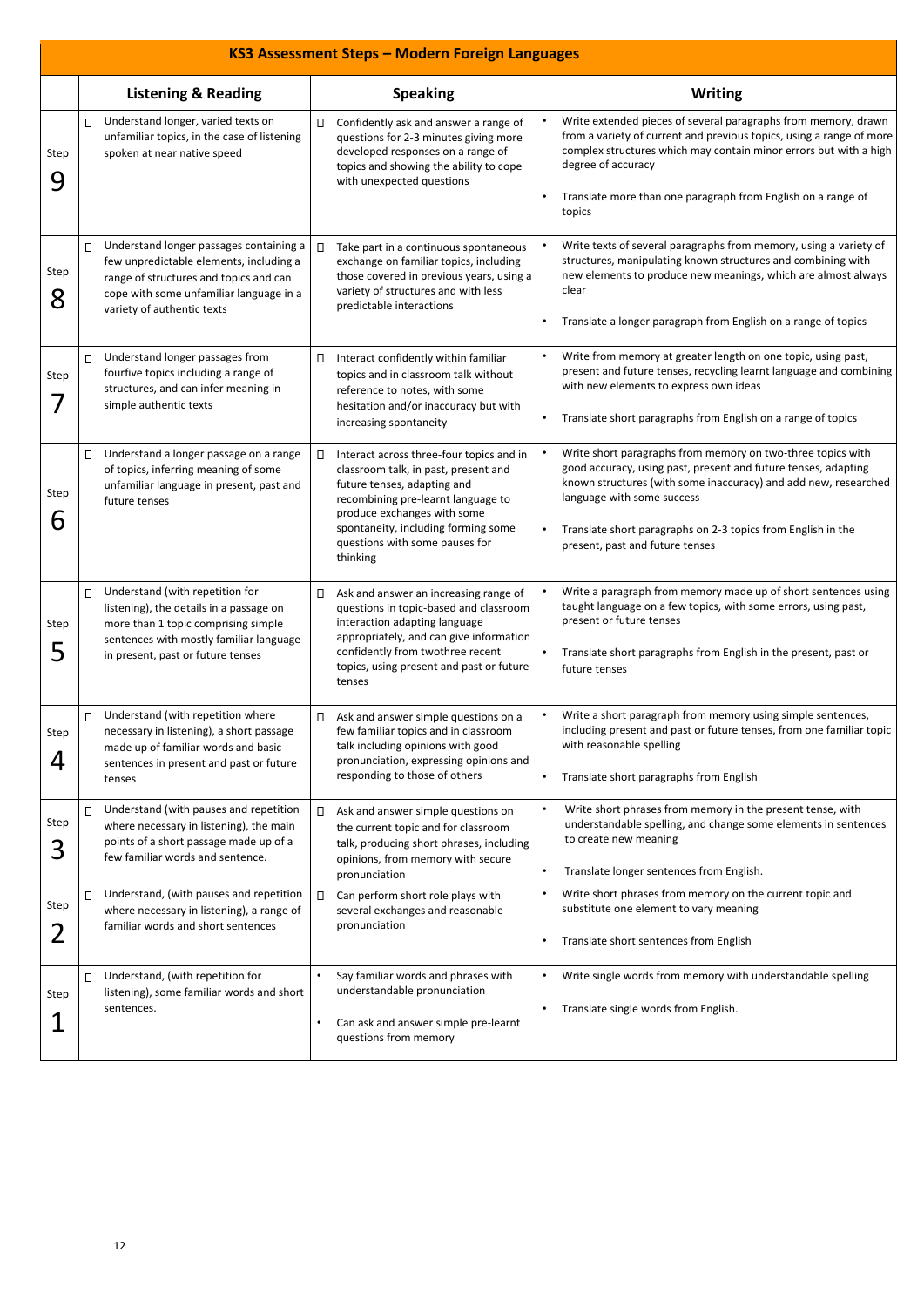|                  | KS3 Assessment Steps - Religious Studies                                                                                                                                                                                                                                                             |                                                                                                                         |                                                                                                                    |  |  |  |  |  |
|------------------|------------------------------------------------------------------------------------------------------------------------------------------------------------------------------------------------------------------------------------------------------------------------------------------------------|-------------------------------------------------------------------------------------------------------------------------|--------------------------------------------------------------------------------------------------------------------|--|--|--|--|--|
|                  | <b>Viewpoints &amp; Argumentation</b>                                                                                                                                                                                                                                                                | <b>Textual Understanding</b>                                                                                            | <b>Understanding of Religious Practices</b><br>Beliefs, Stories, Places of Worship, Festivals,<br><b>Artefacts</b> |  |  |  |  |  |
| Step<br>9        | Analyse, in depth, a wide range on perspectives<br>П<br>on questions of identity and belonging,<br>meaning, truth and purpose. Express informed<br>religious views using literature, and analyse<br>religious beliefs making links between different<br>religions and having<br>balanced conclusions | Embed the most apt textual references so as to<br>П<br>elucidate the subtlety of a belief, with accurate<br>referencing | Evaluate the importance of religious practices<br>0<br>within religions                                            |  |  |  |  |  |
| Step<br>8        | Analyse a range of viewpoints on identity,<br>п<br>belonging, meaning, truth and purpose and<br>fully justify their own viewpoints in a detailed<br>evaluation of arguments                                                                                                                          | Ο<br>Embed the most apt textual references so as to<br>elucidate the subtlety of a belief                               | Evaluate the importance of religious practices<br>$\Box$<br>within religions                                       |  |  |  |  |  |
| Step             | Articulate personal and critical responses to<br>п<br>questions of meaning, purpose and truth and<br>ethical issues. Evaluate the significance of<br>religious and other viewpoints                                                                                                                  | Include a range of suitable and accurately<br>□<br>quoted textual reference to justify different<br>beliefs             | $\Box$<br>Critically analyse the significance of religious<br>practices                                            |  |  |  |  |  |
| Step<br>6        | Express different insights into the relationship<br>П<br>between questions of identity, belonging,<br>meaning, truth and purpose within a religion.<br>Consider challenges to belonging to a religion                                                                                                | Include more than one suitable textual<br>П<br>reference to justify a belief or different beliefs                       | Explain different interpretations of religious<br>$\Box$<br>practices                                              |  |  |  |  |  |
| Step<br>5<br>پ   | Explain what inspires and influences them,<br>п<br>expressing their own and others' views about<br>religion                                                                                                                                                                                          | Include suitable textual references to justify a<br>□<br>belief                                                         | Explain the significance of religious practices<br>$\Box$                                                          |  |  |  |  |  |
| Step<br>4        | Describe what inspires and influences religious<br>П<br>belief and non-religious belief                                                                                                                                                                                                              | $\Box$<br>Paraphrase text to support a belief                                                                           | Explain religious practices<br>0                                                                                   |  |  |  |  |  |
| Step<br>3        | Make a link between belief and action.<br>Students can respond to, and question,<br>religious belief and practices                                                                                                                                                                                   | Paraphrase text that is relevant to the topic<br>□                                                                      | Describe religious practices<br>$\Box$                                                                             |  |  |  |  |  |
| Step<br><b>2</b> | Respond and begin to explain questions about<br>own and others' experiences and feelings                                                                                                                                                                                                             | Refer to text in broad terms<br>□                                                                                       | State religious practices<br>$\Box$                                                                                |  |  |  |  |  |
| Step             | Give a personal opinion and talk about own<br>П.<br>experiences and feelings                                                                                                                                                                                                                         | Make no reference to text<br>$\Box$                                                                                     | Make no reference to religious practices<br>$\Box$                                                                 |  |  |  |  |  |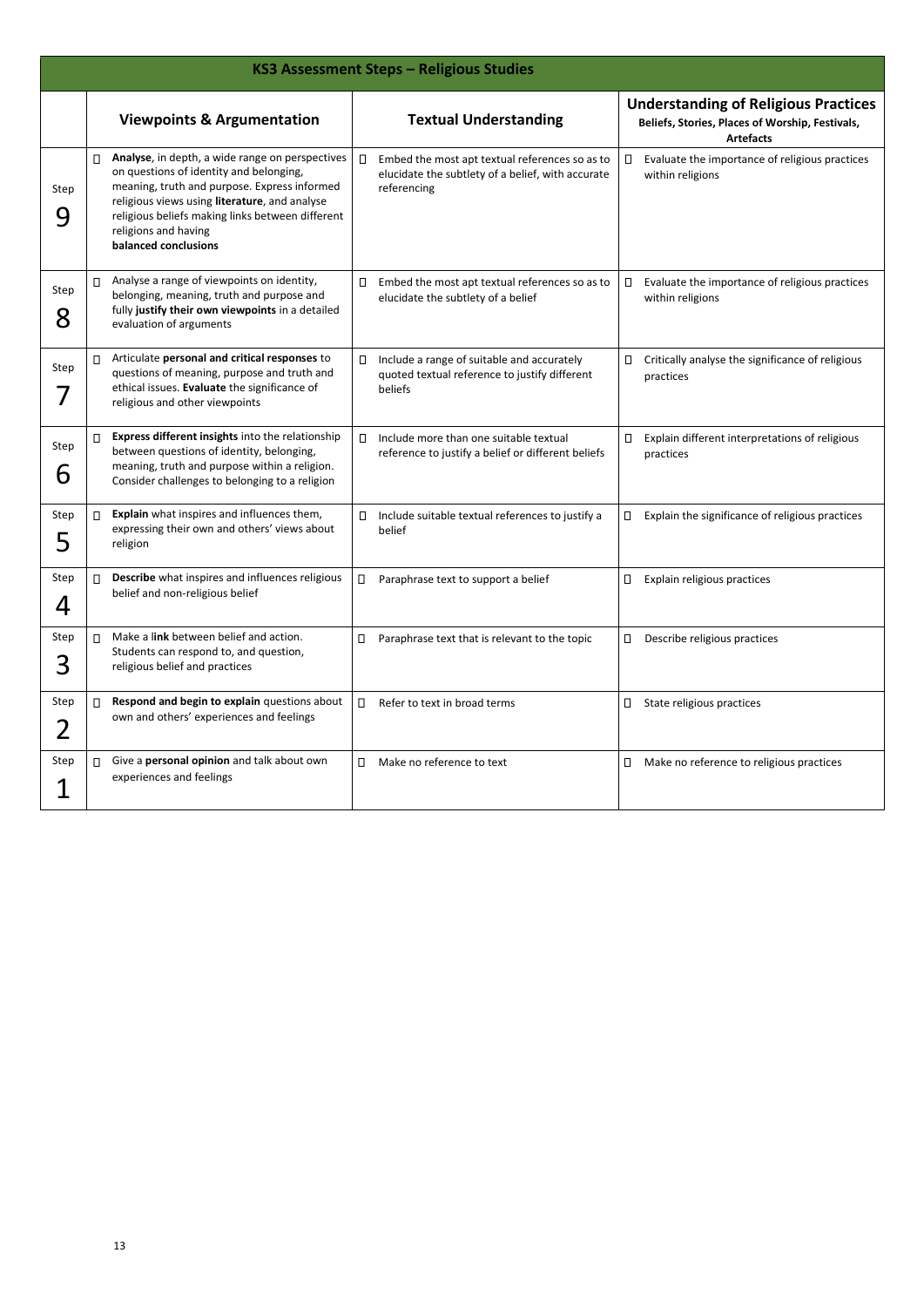|           |                                                                                                                                                                                                                                                                                                                                                                                                                                                                                                                                                                             |                                                                                                                                                                                                                                                                                                                                                                                                                                                                                                                                                                                                                                       | <b>KS3 Assessment Steps - Science</b>                                                                                                                                                                                                                                                                                                                                                                                                                                                                                                                                                                                                                                                                                                                                                                                                                                                                                        |                                                                                                                                                                                                                                                                                                                                                                                                                                                                                              |
|-----------|-----------------------------------------------------------------------------------------------------------------------------------------------------------------------------------------------------------------------------------------------------------------------------------------------------------------------------------------------------------------------------------------------------------------------------------------------------------------------------------------------------------------------------------------------------------------------------|---------------------------------------------------------------------------------------------------------------------------------------------------------------------------------------------------------------------------------------------------------------------------------------------------------------------------------------------------------------------------------------------------------------------------------------------------------------------------------------------------------------------------------------------------------------------------------------------------------------------------------------|------------------------------------------------------------------------------------------------------------------------------------------------------------------------------------------------------------------------------------------------------------------------------------------------------------------------------------------------------------------------------------------------------------------------------------------------------------------------------------------------------------------------------------------------------------------------------------------------------------------------------------------------------------------------------------------------------------------------------------------------------------------------------------------------------------------------------------------------------------------------------------------------------------------------------|----------------------------------------------------------------------------------------------------------------------------------------------------------------------------------------------------------------------------------------------------------------------------------------------------------------------------------------------------------------------------------------------------------------------------------------------------------------------------------------------|
|           | <b>Biology</b>                                                                                                                                                                                                                                                                                                                                                                                                                                                                                                                                                              | Chemistry                                                                                                                                                                                                                                                                                                                                                                                                                                                                                                                                                                                                                             | <b>Physics</b>                                                                                                                                                                                                                                                                                                                                                                                                                                                                                                                                                                                                                                                                                                                                                                                                                                                                                                               | <b>Scientific Methods</b>                                                                                                                                                                                                                                                                                                                                                                                                                                                                    |
| Step<br>9 | Gas exchange:<br>Interpret data and evaluate<br>impact of effects of<br>exercise, asthma and<br>smoking on the system<br>Inheritance:<br>Discuss the roles of<br>$\bullet$<br>Watson, Crick, Franklin and<br>Wilkins in discovering<br>DNA's structure<br>Ecosystems:<br>Evaluate impact of humans<br>on other organisms, with<br>reference to accumulation<br>of toxic materials<br><b>Reproduction:</b><br>Make links between<br>$\bullet$<br>menstrual cycle,<br>fertilisation and fertility                                                                             | Atoms, elements compounds:<br><b>Chemical reactions:</b><br>Represent chemical reactions using<br>balanced symbol equations<br><b>Materials:</b><br><b>Energetics:</b><br>Pure and impure substances:<br>Suggest how the rate of diffusion<br>may be affected<br>The Earth and the atmosphere:<br>Link the formation of rocks together<br>to describe and explain the rock<br>cycle in detail<br>The particulate nature of matter:<br><b>The Periodic Table:</b><br>Link group number and electron<br>structure to explain the patterns of<br>reactivity for Group 1 and Group 7 in<br>the Periodic Table                             | Energy:<br>Justify suggestions about suitability of energy<br>resources.<br>Suggest how convection, conduction and<br>radiation may be changed<br>Suggest why thermal insulators work.<br><b>Motion and forces:</b><br>Apply Hooke's Law to force meters.<br>$\bullet$<br>Apply knowledge to explain the work done and<br>changes of energy on deformation.<br><b>Waves:</b><br>Explain refraction with reference to particles<br>and the speed of light. Link the equation for<br>speed, to the application of sound waves.<br><b>Electricity and magnetism:</b><br>Link electric current to the structure of atoms.<br>Explain why the geographical north pole of the<br>Earth is actually a magnetic south pole.<br>Explain how electrostatic force attraction by the<br>induction of charge<br>The particulate nature of matter:<br>• Apply knowledge of physical changes and<br>particles in explaining Brownian motion | <b>Analysis and Evaluation:</b><br>Evaluate the reliability of<br>methods in detail.<br>Suggest further questions<br>$\bullet$<br>that may arise from results<br>of investigations and data<br>analysis and evaluation.<br><b>Experimental Skills and</b><br>Investigation:<br>I can suggest detailed<br>improvements to methods<br>where reliability may be a<br>concern.                                                                                                                   |
| Step<br>8 | Cells:<br>Suggest what affects rate<br>of diffusion<br><b>Respiration:</b><br>Evaluate implication for<br>$\bullet$<br>organisms of both based<br>on reactants and products<br>Gas exchange:<br>Explain how ventilation<br>$\bullet$<br>occurs with reference to<br>pressure changes and lung<br>volume<br>Inheritance:<br>Apply knowledge of<br>$\bullet$<br>genetics to explain the role<br>of gene banks<br><b>Nutrition:</b><br>Calculate energy<br>requirements of a healthy<br>diet<br><b>Photosynthesis:</b><br>Link importance of<br>$\bullet$<br>photosynthosis to | Atoms, elements compounds:<br>Explain why mass is conserved during<br>changes of state and chemical<br>reactions<br><b>Chemical reactions:</b><br>Explain how collisions are random<br>and must be successful in order for a<br>reaction to occur<br><b>Materials:</b><br>• Discuss and suggest methods that<br>may be used to extract metals more<br>reactive than carbon<br><b>Energetics:</b><br>Pure and impure substances:<br>Suggest some applications for making<br>substances impure<br>The Earth and the atmosphere:<br>Discuss the efficacy of recycling<br>The particulate nature of matter:<br><b>The Periodic Table:</b> | Energy:<br>Use scientific principles to suggest suitability of<br>energy resources. Evaluate energy efficiency.<br>Discuss how all materials have a store of energy<br>inside them.<br>Interpret block and Sankey diagrams.<br><b>Motion and forces:</b><br>Calculate resultant moments. Calculate<br>extension.<br>Interpret resultant forces to predict motion.<br>Waves:<br>Explain how we see different colours in different<br>coloured light.<br>Explain dispersion with reference to wave<br>speed.<br>Explain why sound is a longitudinal wave, with<br>reference to the direction of vibrations and<br>energy.<br><b>Electricity and magnetism:</b><br>Explain the difference and reason for electrical<br>current and electron flow.<br>Suggest applications for materials of higher or<br>lower resistance.<br>Explain attraction and repulsion in terms of the                                                   | <b>Analysis and Evaluation:</b><br>I can evaluate data, with<br>reference to potential<br>sources of random and<br>systematic error. Evaluate<br>the reliability of methods<br>in detail.<br><b>Experimental Skills and</b><br>Investigation:<br>Make more complex and<br>$\bullet$<br>quantitative predictions<br>using scientific knowledge<br>and understanding<br><b>Scientific Attitudes:</b><br>Evaluate risks and hazards<br>$\bullet$<br>to plan a safe scientific<br>investigation. |

photosynthesis to atmospheric gases

#### **Ecosystems:**

• Discuss importance of insect pollination to human food security

#### **Reproduction:**

• Evaluate infertility treatments

#### **Musculoskeletal:**

- Suggest how artificial parts may affect an individual
- Explain how metals and non-metals react with water using symbol equations, recognising the patterns and chemical forms which result in the solution being either acidic or alkaline

#### direction of field lines.

• Describe rogue waves.

#### **Pressure in Fluids:**

• Use calculations of density to predict whether an object will float or sink.

#### **Space Physics:**

- Link knowledge to light waves to explain how light and heat energy travels to Earth from the Sun.
- Apply knowledge of the seasons in the northern hemisphere to explain why the southern hemisphere experiences seasons differently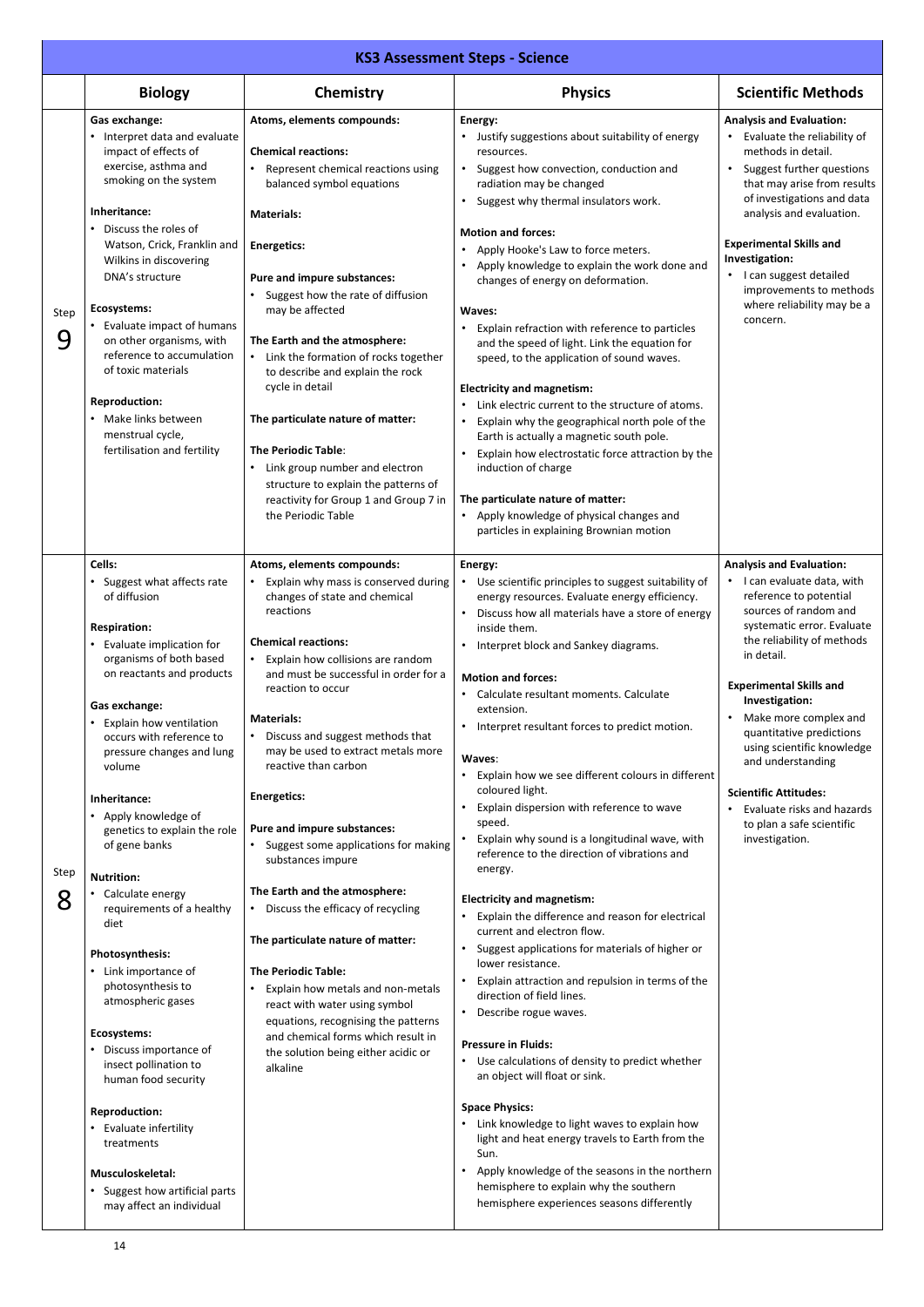| Step<br>7 | Gas exchange:<br>Link adaptations of the<br>human gas exchange<br>system to their functions<br><b>Respiration:</b><br>• Compare/contrast aerobic<br>and anaerobic respiration<br>Health:<br>• Evaluate effects of<br>recreational drugs<br>Inheritance:<br>Explain how variation and<br>environmental pressures<br>lead to evolution<br><b>Nutrition:</b><br>• Discuss benefits of gut<br>bacteria, and link adaptions<br>and function of digestive<br>organs<br>Photosynthesis:<br>• Explain leaf adaptations<br>Ecosystems:<br>Explain how changes in<br>numbers of one organism<br>affect another, referencing<br>competition and predation<br><b>Reproduction:</b><br>Discuss impact of maternal<br>$\bullet$<br>lifestyle on the foetus | Atoms, elements compounds:<br><b>Chemical reactions:</b><br>Explain the conditions and uses of<br>neutralisation, combustion, thermal<br>decomposition, oxidation,<br>displacement and the reaction of<br>metals and acids, as examples of<br>chemical reactions<br><b>Materials:</b><br>Explain how metals can be obtained<br>from metal oxides using carbon,<br>when given the reactivity series<br><b>Energetics:</b><br>Explain changes of state with<br>reference to the amounts of energy<br>of particles and whether a chemical<br>reaction is exothermic or<br>endothermic<br>Pure and impure substances:<br>Identify pure and impure substances<br>from data. Describe dissolving, with<br>reference to particles<br>The Earth and the atmosphere:<br>Explain the factors that may affect<br>the appearance and properties of<br>these rocks<br>The particulate nature of matter:<br>Explain how pressure in gases may<br>change<br><b>The Periodic Table:</b><br>Explain why Mendeleev made the<br>changes he did when developing the<br>modern Periodic Table | Energy:<br>Calculate electrical power and energy<br>transferred<br>Explain expansion in terms of particles<br>$\bullet$<br><b>Motion and forces:</b><br>Interpret distance-time graphs to calculate<br>speed<br>Calculate moments<br>$\bullet$<br>Waves:<br>Compare light waves and waves in matter $\square$<br>Compare eyes and cameras.<br>Describe how sound waves to transfer<br>information if converted to electrical signals.<br>Explain how colour blindness occurs, with<br>reference to rod and cones<br><b>Electricity and magnetism:</b><br>Calculate quantities by rearranging equations.<br>Discuss resistance in terms of conductors and<br>insulators. Link conduction and insulation with<br>atomic structure.<br>Describe how magnetic induction and motors.<br>Discuss applications of static electricity<br>$\bullet$<br><b>Pressure In Fluids:</b><br>Discuss applications of changing pressure<br>$\bullet$<br><b>Space Physics:</b><br>Explain how the different seasons occur with<br>reference to the tilt of the Earth and proximity<br>to the Sun.<br>Explain the difference between a calendar and a<br>$\bullet$<br>lunar month.<br>Explain light years<br>$\bullet$<br><b>Particulate nature of matter:</b><br>Compare solids, liquids and gases with<br>$\bullet$<br>reference to density difference | <b>Analysis and Evaluation:</b><br>Write reasoned<br>$\bullet$<br>explanations of the<br>conclusion based on the<br>experimental data<br><b>Experimental Skills and</b><br>Investigation:<br>Can explain the importance<br>of sampling techniques and<br>control<br>variables<br>Can accurately make and<br>$\bullet$<br>record observations and<br>measurements using<br>rounding and decimal<br>points |
|-----------|----------------------------------------------------------------------------------------------------------------------------------------------------------------------------------------------------------------------------------------------------------------------------------------------------------------------------------------------------------------------------------------------------------------------------------------------------------------------------------------------------------------------------------------------------------------------------------------------------------------------------------------------------------------------------------------------------------------------------------------------|--------------------------------------------------------------------------------------------------------------------------------------------------------------------------------------------------------------------------------------------------------------------------------------------------------------------------------------------------------------------------------------------------------------------------------------------------------------------------------------------------------------------------------------------------------------------------------------------------------------------------------------------------------------------------------------------------------------------------------------------------------------------------------------------------------------------------------------------------------------------------------------------------------------------------------------------------------------------------------------------------------------------------------------------------------------------------|--------------------------------------------------------------------------------------------------------------------------------------------------------------------------------------------------------------------------------------------------------------------------------------------------------------------------------------------------------------------------------------------------------------------------------------------------------------------------------------------------------------------------------------------------------------------------------------------------------------------------------------------------------------------------------------------------------------------------------------------------------------------------------------------------------------------------------------------------------------------------------------------------------------------------------------------------------------------------------------------------------------------------------------------------------------------------------------------------------------------------------------------------------------------------------------------------------------------------------------------------------------------------------------------------------------------------------------|----------------------------------------------------------------------------------------------------------------------------------------------------------------------------------------------------------------------------------------------------------------------------------------------------------------------------------------------------------------------------------------------------------|
|           | Cells:<br>Explain the adaptations of<br>plant and animal cells,<br>describe diffusion and the<br>function of organelles<br><b>Respiration:</b><br>Describe applications of<br>respiration, such as<br>fermentation and write<br>word equations for both<br>types<br>Gas exchange:                                                                                                                                                                                                                                                                                                                                                                                                                                                            | Atoms, elements compounds:<br>Represent compounds using chemical<br>formulae<br><b>Chemical reactions:</b><br>Describe factors that affect reaction<br>rate with reference to particles and<br>collisions and represent chemical<br>reactions using formulae and symbol<br>equations<br><b>Materials:</b><br>Explain the differences in properties<br>of different materials with reference                                                                                                                                                                                                                                                                                                                                                                                                                                                                                                                                                                                                                                                                              | Energy:<br>Compare energy resources and efficiency.<br>Calculate cost of electricity<br>Explain radiation in terms of waves and<br>convection, in terms of particles<br><b>Motion and forces:</b><br>• Interpret distance-time graphs<br>Calculate resultant force<br>$\bullet$<br>Explain how simple machines multiply force<br>$\bullet$<br>Explain effects of opposite moments<br>$\bullet$<br>Discuss applications of friction<br><b>Waves:</b>                                                                                                                                                                                                                                                                                                                                                                                                                                                                                                                                                                                                                                                                                                                                                                                                                                                                                  | <b>Experimental Skills and</b><br>Investigation:<br>Select and apply<br>appropriate sampling<br>techniques<br><b>Measurement:</b><br>Explain the importance of<br>SI units<br><b>Scientific Attitudes:</b><br>Describe how to improve<br>$\bullet$<br>accuracy, precision,<br>repeatability,                                                                                                             |
| Step      | Explain adaptations of<br>structures in human gas                                                                                                                                                                                                                                                                                                                                                                                                                                                                                                                                                                                                                                                                                            | to their structure and link uses to<br>their properties                                                                                                                                                                                                                                                                                                                                                                                                                                                                                                                                                                                                                                                                                                                                                                                                                                                                                                                                                                                                                  | Describe how pinhole cameras, eyes and convex<br>Jonsee week                                                                                                                                                                                                                                                                                                                                                                                                                                                                                                                                                                                                                                                                                                                                                                                                                                                                                                                                                                                                                                                                                                                                                                                                                                                                         | reproducibility and<br>objectivity                                                                                                                                                                                                                                                                                                                                                                       |

|--|

exchange system

**Health:**

• Explain effects of recreational drug and substance misuse

**Inheritance:**

• Describe the roles of DNA, genes and chromosomes in heredity

**Nutrition:**

#### **Energetics:**

• Explain changes of states with reference to energy changes

#### **Pure and impure substances:**

• Explain how simple techniques for separating mixtures work

#### **The Earth and the atmosphere:**

• Suggest methods to conserve resources reduce the level of carbon dioxide in the atmosphere

**The particulate nature of matter:** 

#### lenses work

- Describe colours of light in terms of frequency
- Explain that light as a transverse EM wave
- Describe the superposition
- Explain how sound travels with reference to particles

#### **Electricity and magnetism**:

- Describe how a bar magnet inside an electromagnetic field moves
- Find the shape of a magnetic field
- Explain static electricity in terms of movement of electrons

objectivity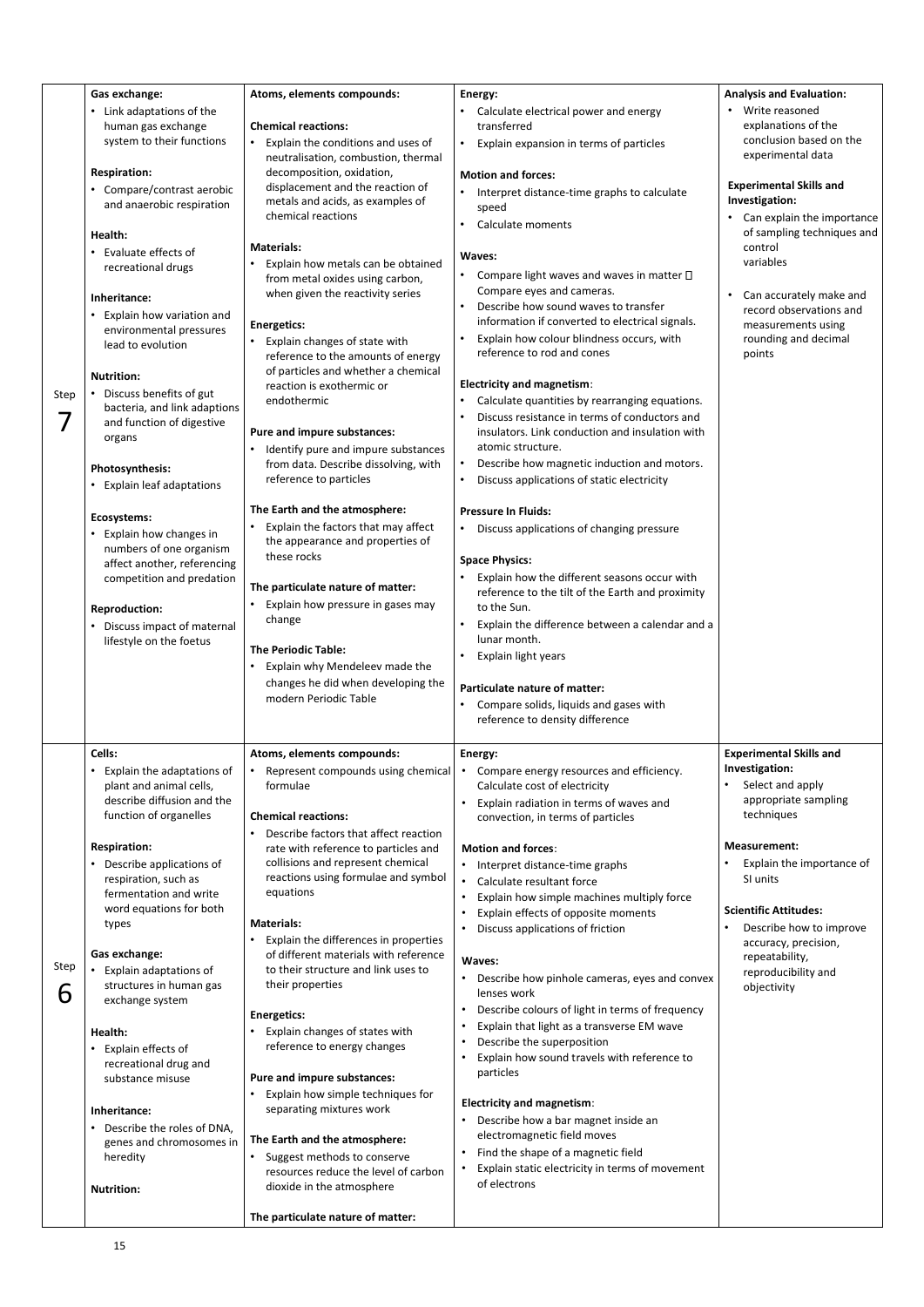construct and interpret food webs

#### **Reproduction:**

• Describe stages of menstrual cycle and explain role of gametes in fertilisation

#### **Musculoskeletal:**

• Explain how parts of the system work together

|           | Explain the role of digestive<br>enzymes and how plants<br>gain their nutrition                                                                                                                                                                                                                                                                                                                                                                                                                                                                                                                                                                                                                                                                                                                    | Describe gas pressure with reference<br>to particles                                                                                                                                                                                                                                                                                                                                                                                                                                                                                                                                                                                                                                                                                                                                                                                                                                                                                                                                                                                                                                                                                                      |                                                                                                                                                                                                                                                                                                                                                                                                                                                                                                                                                                                                                                                                                                                                                                                                                                                                                                                                                                                                                                                                                                                                                                                                                                                                |                                                                                                                                                                                                                                                                                                                                                                                                                                                                                                                                                           |
|-----------|----------------------------------------------------------------------------------------------------------------------------------------------------------------------------------------------------------------------------------------------------------------------------------------------------------------------------------------------------------------------------------------------------------------------------------------------------------------------------------------------------------------------------------------------------------------------------------------------------------------------------------------------------------------------------------------------------------------------------------------------------------------------------------------------------|-----------------------------------------------------------------------------------------------------------------------------------------------------------------------------------------------------------------------------------------------------------------------------------------------------------------------------------------------------------------------------------------------------------------------------------------------------------------------------------------------------------------------------------------------------------------------------------------------------------------------------------------------------------------------------------------------------------------------------------------------------------------------------------------------------------------------------------------------------------------------------------------------------------------------------------------------------------------------------------------------------------------------------------------------------------------------------------------------------------------------------------------------------------|----------------------------------------------------------------------------------------------------------------------------------------------------------------------------------------------------------------------------------------------------------------------------------------------------------------------------------------------------------------------------------------------------------------------------------------------------------------------------------------------------------------------------------------------------------------------------------------------------------------------------------------------------------------------------------------------------------------------------------------------------------------------------------------------------------------------------------------------------------------------------------------------------------------------------------------------------------------------------------------------------------------------------------------------------------------------------------------------------------------------------------------------------------------------------------------------------------------------------------------------------------------|-----------------------------------------------------------------------------------------------------------------------------------------------------------------------------------------------------------------------------------------------------------------------------------------------------------------------------------------------------------------------------------------------------------------------------------------------------------------------------------------------------------------------------------------------------------|
| Step<br>6 | <b>Photosynthesis:</b><br>Explain why most life<br>depends on<br>photosynthesis<br><b>Reproduction:</b><br>• Quantitatively investigate<br>seed dispersal mechanisms<br><b>Musculoskeletal:</b><br>Explain how antagonistic<br>muscle pairs work                                                                                                                                                                                                                                                                                                                                                                                                                                                                                                                                                   | <b>The Periodic Table:</b><br>□ Explain how metals and non-metals<br>react with water using word<br>equations and explain some of the<br>properties of metals and non-metals<br>with reference to their structure                                                                                                                                                                                                                                                                                                                                                                                                                                                                                                                                                                                                                                                                                                                                                                                                                                                                                                                                         | <b>Pressure in Fluids:</b><br>Explain how pressure in liquids results in up<br>thrust, allowing some objects to float<br>Explain the effects of pressure in terms of<br>particles<br><b>Space Physics:</b><br>Explain that our Sun is a star, and that there are<br>other stars and solar systems in our galaxy and<br>other galaxies in the Universe<br>Calculate weight<br><b>Particulate nature of matter:</b><br>Explain the effect of temperature on the motion<br>$\bullet$<br>and spacing of particles                                                                                                                                                                                                                                                                                                                                                                                                                                                                                                                                                                                                                                                                                                                                                  |                                                                                                                                                                                                                                                                                                                                                                                                                                                                                                                                                           |
| Step<br>5 | Cells:<br>• Identify adaptations of<br>unicellular organisms,<br>compare animal and plant<br>cells<br><b>Respiration:</b><br>• State the difference<br>between aerobic and<br>anaerobic, in terms of<br>oxygen requirements and<br>reactants and products<br>Gas exchange:<br>• Describe the impact of<br>exercise, asthma and<br>smoking on the system,<br>and the role of stomata in<br>leaves<br>Inheritance:<br>Explain how variation can<br>be continuous or<br>discontinuous and how<br>competition can lead to<br>extinction<br><b>Nutrition:</b><br>Explain the consequences<br>of unbalanced diet<br>Photosynthesis:<br>• Describe leaf adaptations<br>including the role of<br>stomata, and state the<br>word equation for<br>photosynthesis<br>Ecosystems:<br>Explain how organisms are | Atoms, elements compounds:<br>Explain the differences between<br>$\bullet$<br>atoms, elements and compounds<br><b>Chemical reactions:</b><br>Describe neutralisation, combustion,<br>thermal decomposition, oxidation,<br>displacement and the reaction of<br>metals and acids as examples of<br>chemical reactions. Represent<br>chemical reactions using word<br>equations<br><b>Materials:</b><br>Describe simple displacement<br>$\bullet$<br>reactions when given the order of<br>metals and carbon in the reactivity<br>series<br><b>Energetics:</b><br>Describe changes of states with<br>reference to energy changes<br>Pure and impure substances:<br>Describe how to separate mixtures<br>and describe how impurities may<br>affect boiling and melting points of<br>impure substances<br>The Earth and the atmosphere:<br>Describe the carbon cycle and the<br>impact of human activities on the<br>carbon cycle<br>Describe the rock cycle and how<br>$\bullet$<br>different types of rock are formed<br>The particulate nature of matter:<br>Explain the properties of the three<br>states of matter with reference to<br>the particle model | Energy:<br>Calculate and compare energy values of food<br>Explain how almost all energy comes from the<br>Sun. Calculate energy efficiency<br>Explain conduction in terms of particles, and<br>convection, radiation<br><b>Motion and forces:</b><br>• Calculate average speed<br>Explain when a force is balanced or unbalanced<br>Describe levers<br>Explain ways to reduce or increase friction and<br>air or water resistance<br>Waves:<br>Describe how light behaves in relation to<br>different materials, and how to make secondary<br>colours of light<br>Describe traverse waves, with reference to<br>oscillations and energy<br>Describe sonar, ultrasound and echolocation<br><b>Electricity and magnetism:</b><br>Describe p.d. in a parallel circuit<br>Calculate current or resistance<br>Describe temporary and permanent magnets,<br>and strength and distance of field lines<br>Describe how to make an electromagnet and<br>increase its strength<br><b>Pressure In Fluids:</b><br>Describe how floating or sinking is dependent<br>on density<br>Explain some applications of changing pressure<br>Space:<br>Describe how the seasons are caused<br>Describe factors affecting the size of gravity<br>Explain the existence of a leap year | <b>Analysis and Evaluation:</b><br>Explain random and<br>systematic error. Interpret<br>observations and data to<br>identify more complex<br>patterns<br><b>Experimental Skills and</b><br>Investigation:<br>Explain the importance of<br>sampling techniques and<br>control variables<br>Accurately make and<br>record observations and<br>measurements using<br>rounding and decimal<br>points<br><b>Measurement:</b><br>Use simple equations to<br>calculate new results from<br>experimental data (for<br>example energy efficiency,<br>or work done) |
|           | adapted to their<br>environment, and                                                                                                                                                                                                                                                                                                                                                                                                                                                                                                                                                                                                                                                                                                                                                               | <b>The Periodic Table</b>                                                                                                                                                                                                                                                                                                                                                                                                                                                                                                                                                                                                                                                                                                                                                                                                                                                                                                                                                                                                                                                                                                                                 | والمتمنعة والمرمنات                                                                                                                                                                                                                                                                                                                                                                                                                                                                                                                                                                                                                                                                                                                                                                                                                                                                                                                                                                                                                                                                                                                                                                                                                                            |                                                                                                                                                                                                                                                                                                                                                                                                                                                                                                                                                           |

#### **The Periodic Table**

• Describe how metal oxides and nonmetal oxides react with water  $\square$ Describe the changes that Mendeleev made when he developed the modern Periodic Table

#### **Static electricity:**

- Describe electrostatic forces as affecting objects inside the electric field of a charged object
- Explain why objects attract or repel

#### **The Particulate Nature Of Matter:**

- Use the particle model to explain states and state changes, including: the arrangement of particles, shape and density and diffusion
- Explain physical changes in terms of conservation of material, mass and reversibility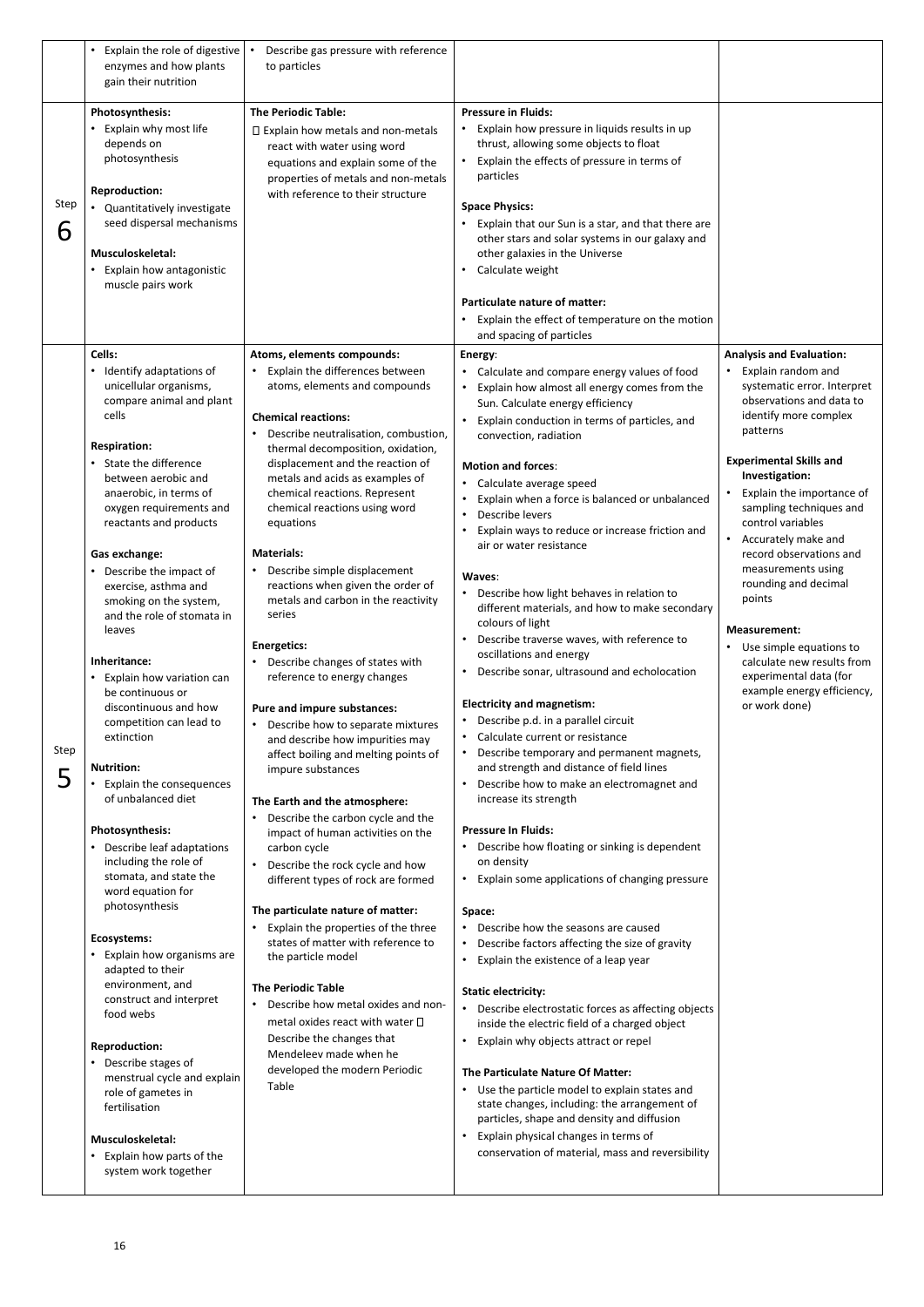| Step<br>4 | Cells:<br>• State that diffusion moves<br>substances in/out of cells<br>and describe organisation<br>of multicellular organisms<br><b>Respiration:</b><br>• State that respiration<br>releases energy from food<br>Gas exchange:<br>• Describe what happens<br>during breathing<br>Health:<br>• Describe effects of<br>recreational drugs on<br>behaviour, health and life<br>Inheritance:<br>• Describe how variation is<br>caused and what a gene<br>bank is<br><b>Nutrition:</b><br>• Describe how digestion<br>happens<br>Photosynthesis:<br>• List reactants & products<br>Ecosystems:<br>• Describe how organisms<br>can be affected by their<br>environment<br><b>Reproduction:</b><br>• Describe plant<br>reproduction and methods<br>of seed dispersal<br>Musculoskeletal:<br>• Explain why some muscles | Atoms, elements compounds:<br>State that mass is conserved during<br>$\bullet$<br>changes of state and chemical<br>reactions<br><b>Chemical reactions:</b><br>State that during chemical reactions<br>$\bullet$<br>atoms are rearranged in order for<br>reactants to become products and<br>name some ways to speed up<br>chemical reactions<br><b>Materials:</b><br>Describe the reactivity series<br><b>Energetics:</b><br>• Describe that during chemical<br>reactions, surroundings may<br>increase or decrease in temperature<br>Pure and impure substances:<br>Select appropriate simple techniques<br>$\bullet$<br>for separating given mixtures<br>Describe diffusion in terms of the<br>particle model<br>The Earth and the atmosphere:<br>Describe the composition and<br>$\bullet$<br>structure of the atmosphere and<br>describe ways that human activities<br>impact on the climate<br>The particulate nature of matter:<br>Describe the properties of the three<br>$\bullet$<br>states of matter with reference to<br>the particle model<br><b>The Periodic Table:</b><br>• Describe that elements with similar<br>physical and chemical properties are<br>grouped together<br>Describe the patterns of reactivity<br>$\bullet$<br>for Group 1 and Group 7 | Energy:<br>Describe different energy resources<br>$\bullet$<br>Explain the effect of a higher power rating on<br>cost, and how to reduce energy waste<br>Describe conduction, convection, radiation and<br>expansion<br><b>Motion and forces:</b><br>Explain what affects an object's speed<br>Describe balanced and resultant forces,<br>moments, the effects of air and water<br>resistance, and Hooke's Law<br>Waves:<br>Describe absorption, dispersion, reflection,<br>refraction and how we see colours<br>Draw ray diagrams<br>$\bullet$<br>Recognise superposition<br>Describe the reflection of an observed wave in<br>water<br>Describe echoes and applications of absorbing<br>sound. Label compressions and rarefactions<br><b>Electricity and magnetism:</b><br>Describe current in parallel circuits<br>Describe how to connect a voltmeter<br>Describe the effects of increased resistance<br>Identify the direction of current flow<br>Show the direction of the field lines<br>$\bullet$<br>Describe Earth and compasses as examples of<br>$\bullet$<br>magnets<br><b>Pressure In Fluids:</b><br>• Calculate pressure and density<br><b>Space Physics:</b><br>Describe celestial bodies in order of size.<br>Describe and calculate weight | <b>Analysis and Evaluation:</b><br>Describe random and<br>systematic error<br>Present experimental data<br>$\bullet$<br>using a scatter graph<br><b>Experimental Skills and</b><br>Investigation:<br>Identify variables<br>$\bullet$<br>(independent, dependent<br>and control variables) in an<br>investigation<br><b>Measurement:</b><br>• Conduct basic calculations<br>on data such as mode,<br>median, mean<br><b>Scientific Attitudes:</b><br>Define accuracy, precision,<br>$\bullet$<br>repeatability,<br>reproducibility and<br>objectivity |
|-----------|-------------------------------------------------------------------------------------------------------------------------------------------------------------------------------------------------------------------------------------------------------------------------------------------------------------------------------------------------------------------------------------------------------------------------------------------------------------------------------------------------------------------------------------------------------------------------------------------------------------------------------------------------------------------------------------------------------------------------------------------------------------------------------------------------------------------|--------------------------------------------------------------------------------------------------------------------------------------------------------------------------------------------------------------------------------------------------------------------------------------------------------------------------------------------------------------------------------------------------------------------------------------------------------------------------------------------------------------------------------------------------------------------------------------------------------------------------------------------------------------------------------------------------------------------------------------------------------------------------------------------------------------------------------------------------------------------------------------------------------------------------------------------------------------------------------------------------------------------------------------------------------------------------------------------------------------------------------------------------------------------------------------------------------------------------------------------------------------------------|-------------------------------------------------------------------------------------------------------------------------------------------------------------------------------------------------------------------------------------------------------------------------------------------------------------------------------------------------------------------------------------------------------------------------------------------------------------------------------------------------------------------------------------------------------------------------------------------------------------------------------------------------------------------------------------------------------------------------------------------------------------------------------------------------------------------------------------------------------------------------------------------------------------------------------------------------------------------------------------------------------------------------------------------------------------------------------------------------------------------------------------------------------------------------------------------------------------------------------------------------------------|------------------------------------------------------------------------------------------------------------------------------------------------------------------------------------------------------------------------------------------------------------------------------------------------------------------------------------------------------------------------------------------------------------------------------------------------------------------------------------------------------------------------------------------------------|
|           | need to be stronger than<br>others, and how to<br>measure forces from<br>muscles                                                                                                                                                                                                                                                                                                                                                                                                                                                                                                                                                                                                                                                                                                                                  | • Describe how the properties of<br>metals and non-metals make them<br>suitable for different uses                                                                                                                                                                                                                                                                                                                                                                                                                                                                                                                                                                                                                                                                                                                                                                                                                                                                                                                                                                                                                                                                                                                                                                       |                                                                                                                                                                                                                                                                                                                                                                                                                                                                                                                                                                                                                                                                                                                                                                                                                                                                                                                                                                                                                                                                                                                                                                                                                                                             |                                                                                                                                                                                                                                                                                                                                                                                                                                                                                                                                                      |
|           | Cells:                                                                                                                                                                                                                                                                                                                                                                                                                                                                                                                                                                                                                                                                                                                                                                                                            | Atoms, elements compounds:                                                                                                                                                                                                                                                                                                                                                                                                                                                                                                                                                                                                                                                                                                                                                                                                                                                                                                                                                                                                                                                                                                                                                                                                                                               | Energy:                                                                                                                                                                                                                                                                                                                                                                                                                                                                                                                                                                                                                                                                                                                                                                                                                                                                                                                                                                                                                                                                                                                                                                                                                                                     | <b>Analysis and Evaluation:</b>                                                                                                                                                                                                                                                                                                                                                                                                                                                                                                                      |
|           | • Identify parts of cells from<br>a diagram; draw cells<br>viewed by light microscope                                                                                                                                                                                                                                                                                                                                                                                                                                                                                                                                                                                                                                                                                                                             | • List examples of atoms, elements<br>and compounds and label the<br>subatomic particles of a simple<br>atomic model                                                                                                                                                                                                                                                                                                                                                                                                                                                                                                                                                                                                                                                                                                                                                                                                                                                                                                                                                                                                                                                                                                                                                     | Describe what a higher power rating means<br>Describe situations where energy is transferred,<br>wasted and dissipated<br>Recall forms of potential energy                                                                                                                                                                                                                                                                                                                                                                                                                                                                                                                                                                                                                                                                                                                                                                                                                                                                                                                                                                                                                                                                                                  | Present data using a bar<br>graph<br><b>Experimental Skills and</b>                                                                                                                                                                                                                                                                                                                                                                                                                                                                                  |
|           | <b>Respiration:</b>                                                                                                                                                                                                                                                                                                                                                                                                                                                                                                                                                                                                                                                                                                                                                                                               |                                                                                                                                                                                                                                                                                                                                                                                                                                                                                                                                                                                                                                                                                                                                                                                                                                                                                                                                                                                                                                                                                                                                                                                                                                                                          | Describe applications of thermal insulators                                                                                                                                                                                                                                                                                                                                                                                                                                                                                                                                                                                                                                                                                                                                                                                                                                                                                                                                                                                                                                                                                                                                                                                                                 | Investigation:                                                                                                                                                                                                                                                                                                                                                                                                                                                                                                                                       |
|           | • Name the two types of                                                                                                                                                                                                                                                                                                                                                                                                                                                                                                                                                                                                                                                                                                                                                                                           | <b>Chemical reactions:</b>                                                                                                                                                                                                                                                                                                                                                                                                                                                                                                                                                                                                                                                                                                                                                                                                                                                                                                                                                                                                                                                                                                                                                                                                                                               |                                                                                                                                                                                                                                                                                                                                                                                                                                                                                                                                                                                                                                                                                                                                                                                                                                                                                                                                                                                                                                                                                                                                                                                                                                                             | Describe safety precautions<br>$\bullet$                                                                                                                                                                                                                                                                                                                                                                                                                                                                                                             |
|           | respiration (aerobic and                                                                                                                                                                                                                                                                                                                                                                                                                                                                                                                                                                                                                                                                                                                                                                                          | Describe the difference between<br>$\bullet$                                                                                                                                                                                                                                                                                                                                                                                                                                                                                                                                                                                                                                                                                                                                                                                                                                                                                                                                                                                                                                                                                                                                                                                                                             | <b>Motion and forces:</b>                                                                                                                                                                                                                                                                                                                                                                                                                                                                                                                                                                                                                                                                                                                                                                                                                                                                                                                                                                                                                                                                                                                                                                                                                                   | and sampling techniques                                                                                                                                                                                                                                                                                                                                                                                                                                                                                                                              |
|           | anaerobic)                                                                                                                                                                                                                                                                                                                                                                                                                                                                                                                                                                                                                                                                                                                                                                                                        | chemical and physical changes and<br>can simply describe different types                                                                                                                                                                                                                                                                                                                                                                                                                                                                                                                                                                                                                                                                                                                                                                                                                                                                                                                                                                                                                                                                                                                                                                                                 | Describe changes in relative motion<br>$\bullet$                                                                                                                                                                                                                                                                                                                                                                                                                                                                                                                                                                                                                                                                                                                                                                                                                                                                                                                                                                                                                                                                                                                                                                                                            | Follow instructions to use                                                                                                                                                                                                                                                                                                                                                                                                                                                                                                                           |
|           | Gas exchange:                                                                                                                                                                                                                                                                                                                                                                                                                                                                                                                                                                                                                                                                                                                                                                                                     | of chemical reaction                                                                                                                                                                                                                                                                                                                                                                                                                                                                                                                                                                                                                                                                                                                                                                                                                                                                                                                                                                                                                                                                                                                                                                                                                                                     | Describe the effects of forces and friction. $\square$                                                                                                                                                                                                                                                                                                                                                                                                                                                                                                                                                                                                                                                                                                                                                                                                                                                                                                                                                                                                                                                                                                                                                                                                      | appropriate techniques,<br>apparatus and materials to                                                                                                                                                                                                                                                                                                                                                                                                                                                                                                |
| Step      | • Label a diagram of the                                                                                                                                                                                                                                                                                                                                                                                                                                                                                                                                                                                                                                                                                                                                                                                          | Describe how to use Universal                                                                                                                                                                                                                                                                                                                                                                                                                                                                                                                                                                                                                                                                                                                                                                                                                                                                                                                                                                                                                                                                                                                                                                                                                                            | Use force arrow                                                                                                                                                                                                                                                                                                                                                                                                                                                                                                                                                                                                                                                                                                                                                                                                                                                                                                                                                                                                                                                                                                                                                                                                                                             | conduct scientific                                                                                                                                                                                                                                                                                                                                                                                                                                                                                                                                   |
|           |                                                                                                                                                                                                                                                                                                                                                                                                                                                                                                                                                                                                                                                                                                                                                                                                                   | indicator to find the strongth of a                                                                                                                                                                                                                                                                                                                                                                                                                                                                                                                                                                                                                                                                                                                                                                                                                                                                                                                                                                                                                                                                                                                                                                                                                                      | Identify if a force is contact or non-contact                                                                                                                                                                                                                                                                                                                                                                                                                                                                                                                                                                                                                                                                                                                                                                                                                                                                                                                                                                                                                                                                                                                                                                                                               | $\mathbf{R}$                                                                                                                                                                                                                                                                                                                                                                                                                                                                                                                                         |



humans' gas exchange system

#### **Health:**

• List effects of recreational drugs

#### **Inheritance:**

• Simply describe heredity; recognise that variation allows some individuals to compete better

indicator to find the strength of an acid or an alkali

#### **Materials:**

• Describe some properties of different materials eg: ceramics, polymers and composites

**Energetics:** 

• State that during chemical reactions, energy may be released or absorbed

#### **Waves:**

- Name some types of waves. State the law of reflection
- Give some examples of when light is absorbed or reflected
- State the functions of parts of the human eye
- Recognise a longitudinal wave, frequency and auditory range

#### investigations

#### **Measurement:**

• Accurately name some chemical products when given the reactants

#### **Scientific Attitudes:**

• Describe some safety precautions during scientific experiments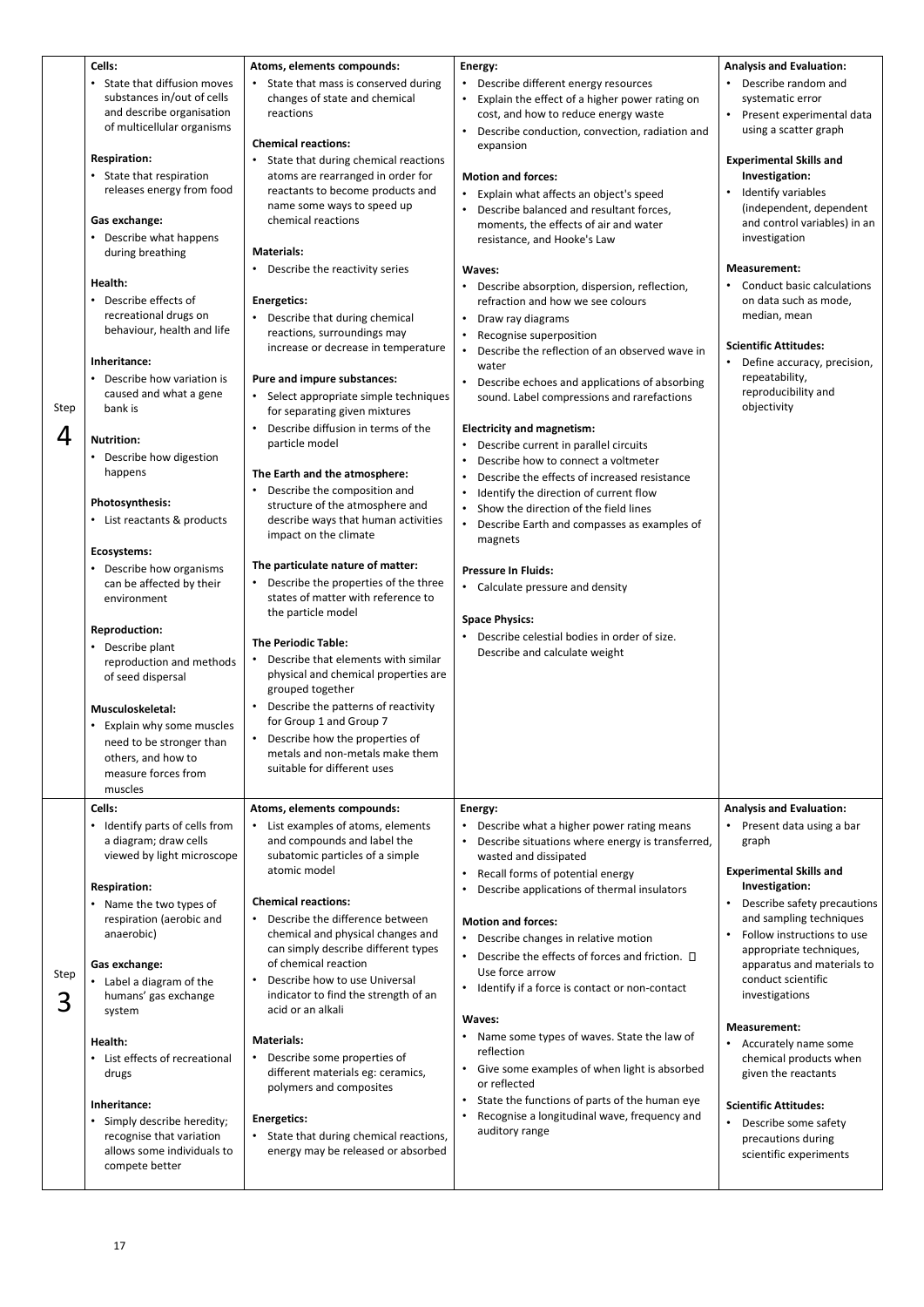| Step<br>3 | <b>Nutrition:</b><br>Describe role of food<br>$\bullet$<br>groups and the function of<br>digestive organs<br>Photosynthesis:<br>State that plants make<br>glucose in leaves by<br>photosynthesis<br>Ecosystems:<br>Make and interpret simple<br>$\bullet$<br>food chains<br><b>Reproduction:</b><br>Describe stages of<br>pregnancy and birth in<br>animals<br><b>Musculoskeletal:</b><br>Describe functions of<br>system parts                                                                                                                                                                                                      | Pure and impure substances:<br>Simply describe how particles may<br>$\bullet$<br>move through a fluid by diffusion<br>The Earth and the atmosphere:<br>Name the main elements in the<br>$\bullet$<br>atmosphere and Earth, including<br>carbon-based compounds<br>describe that the Earth's resources<br>$\bullet$<br>are limited and identify the parts<br>which make up the structure of the<br>Earth<br>The particulate nature of matter:<br>Describe how changes of states may<br>occur<br><b>The Periodic Table:</b><br>State that the modern Periodic Table<br>$\bullet$<br>was developed by Mendeleev and<br>state that elements in the same<br>group of the Periodic Table will have                                                                                                                                                                                                                                                                                                                                                                                                                                                                                                                                             | <b>Electricity and magnetism:</b><br>State the effect of a higher p.d. on a bulb and<br>that p.d. in series. Describe electrical current<br>and how to connect an ammeter. Describe<br>resistance and 'direct current'<br><b>Space Physics:</b><br>Describe the solar system as the planets,<br>asteroids and comets orbiting the Sun                                                                                                                                                                                                                                                                                                                                                                                                                                                                                                                                                                                                                                                                                                                                                                         |                                                                                                                                                                                                                                                                                                                                                                                                                                                                                                                      |
|-----------|--------------------------------------------------------------------------------------------------------------------------------------------------------------------------------------------------------------------------------------------------------------------------------------------------------------------------------------------------------------------------------------------------------------------------------------------------------------------------------------------------------------------------------------------------------------------------------------------------------------------------------------|------------------------------------------------------------------------------------------------------------------------------------------------------------------------------------------------------------------------------------------------------------------------------------------------------------------------------------------------------------------------------------------------------------------------------------------------------------------------------------------------------------------------------------------------------------------------------------------------------------------------------------------------------------------------------------------------------------------------------------------------------------------------------------------------------------------------------------------------------------------------------------------------------------------------------------------------------------------------------------------------------------------------------------------------------------------------------------------------------------------------------------------------------------------------------------------------------------------------------------------|---------------------------------------------------------------------------------------------------------------------------------------------------------------------------------------------------------------------------------------------------------------------------------------------------------------------------------------------------------------------------------------------------------------------------------------------------------------------------------------------------------------------------------------------------------------------------------------------------------------------------------------------------------------------------------------------------------------------------------------------------------------------------------------------------------------------------------------------------------------------------------------------------------------------------------------------------------------------------------------------------------------------------------------------------------------------------------------------------------------|----------------------------------------------------------------------------------------------------------------------------------------------------------------------------------------------------------------------------------------------------------------------------------------------------------------------------------------------------------------------------------------------------------------------------------------------------------------------------------------------------------------------|
| Step<br>2 | Cells:<br>List the main parts of a cell,<br>and name some<br>tissues and organs<br><b>Gas exchange:</b><br>Name some tissues<br>involved<br>Inheritance:<br>• State that genetic<br>information is inherited<br><b>Nutrition:</b><br>Simply describe the<br>function of digestive<br>organs<br>Photosynthesis:<br>State that most life<br>$\bullet$<br>depends on photosynthesis<br>Ecosystems:<br>Describe how numbers of<br>one organism can affect<br>another<br><b>Reproduction:</b><br>Simply describe functions<br>of organs in the human and<br>plant reproductive system<br><b>Musculoskeletal:</b><br>Identify system parts | similar patterns in reactions<br>Atoms, elements compounds:<br>Can recognise an atomic model can<br>represent elements using chemical<br>symbols<br><b>Chemical reactions:</b><br>State that during chemical reactions<br>reactants become products<br><b>Materials:</b><br>State that some materials<br>$\bullet$<br>(particularly metals) are more<br>reactive than others<br><b>Energetics:</b><br>State that during changes of state,<br>$\bullet$<br>there are energy changes<br>Pure and impure substances:<br>Describe what a pure substance and<br>$\bullet$<br>a mixture is and identify simple<br>techniques for separating mixtures<br>The Earth and the atmosphere:<br>• List human activities that impact on<br>the climate<br>List the parts which make up the<br>structure of the Earth and name the<br>three different types of rocks<br>Name some resources that humans<br>use from the Earth<br>The particulate nature of matter:<br>• Describe the properties of the three<br>states and represent with particle<br>diagrams<br><b>The Periodic Table:</b><br>• List the properties of metals and<br>non-metals and identify where<br>metals, non-metals, periods and<br>groups can be found on the Periodic<br>Table | Energy:<br>List energy resources and stores. Recognise that<br>energy is conserved or transferred, and that<br>heat is transferred by convection, conduction<br>and radiation and insulators<br><b>Motion and forces:</b><br>Describe simple changes in motion. List some<br>forces and state what a moment is<br>Waves:<br>State what waves can travel through<br>Recognise reflection, refraction, absorption, the<br>light spectrum and what convex lenses do<br>Identify parts of the eye<br>State that sound waves are longitudinal<br>$\bullet$<br><b>Electricity and magnetism:</b><br>State what p.d. does, and that current in a<br>series circuit does not change. Identify series<br>and parallel circuits<br>Name component symbols<br>List uses of electromagnets and recognise how<br>they work<br><b>Pressure In Fluids:</b><br>Recognise the effect of changing pressure on an<br>object, and when pressure increases or<br>decreases<br><b>Space Physics:</b><br>Identify what gravity does. State that the Earth<br>is tilted on its axis and state what a days, and<br>years are caused by | <b>Analysis and Evaluation:</b><br>Perform simple calculations<br>Identify simple patterns<br>and trends in data<br>Present observation in a<br>$\bullet$<br>simple table<br>State simple conclusions<br><b>Experimental Skills and</b><br>Investigation:<br>Conduct experiments to<br>test predictions<br>Identify some hazards.<br>Make and record simple<br>observations in a table<br>Make predictions using<br>scientific language and<br>understanding<br><b>Measurement:</b><br>• Correctly use some SI units |